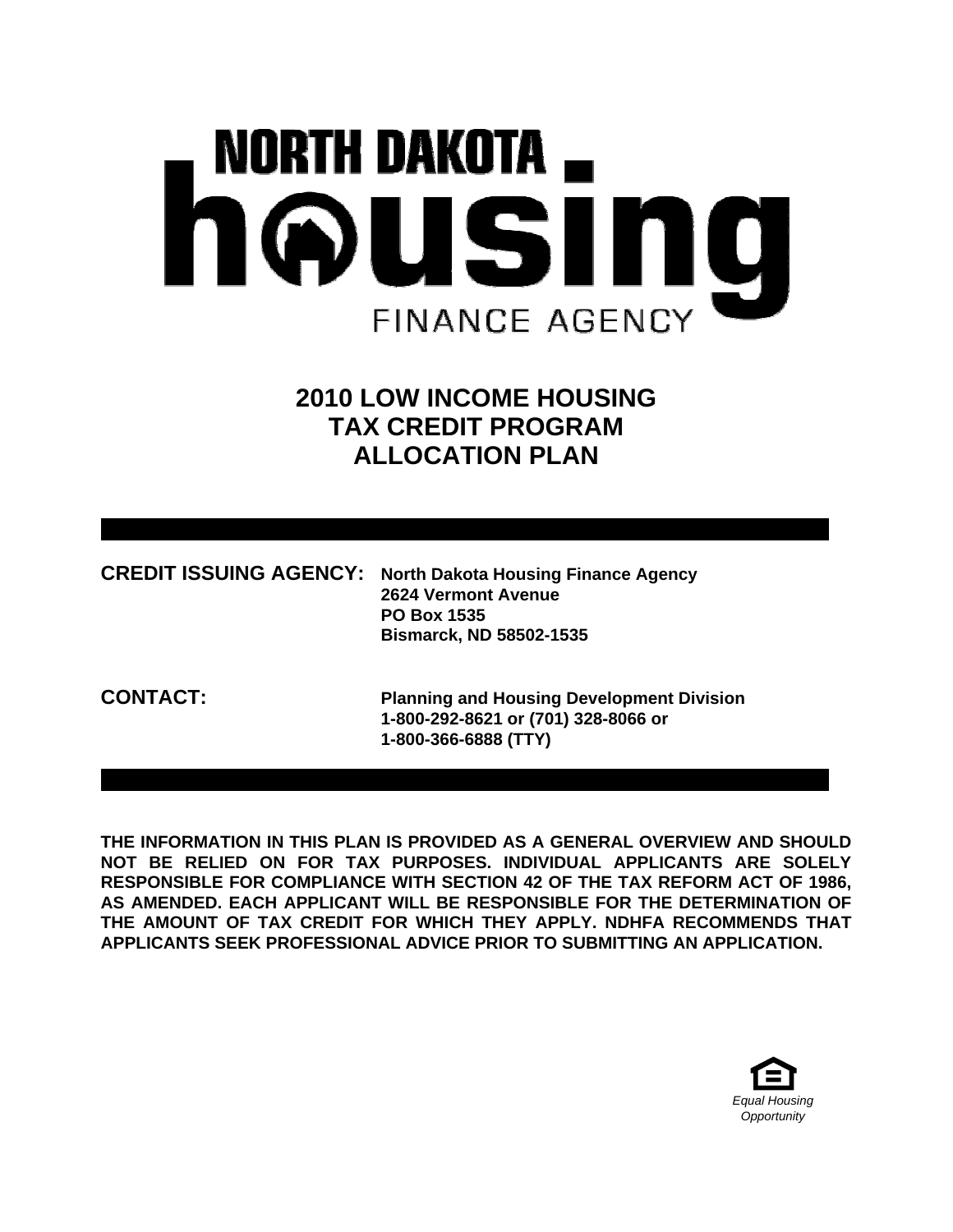### TABLE OF CONTENTS

| I.   | <b>INTRODUCTION</b>          |                                               | 4             |  |  |
|------|------------------------------|-----------------------------------------------|---------------|--|--|
| II.  |                              | <b>GENERAL PROVISIONS</b>                     | 4             |  |  |
|      | A.                           | <b>Credit Rate</b>                            | 4             |  |  |
|      | <b>B.</b>                    | <b>Eligible Basis</b>                         | $\mathfrak s$ |  |  |
|      | C.                           | Maximum Developer Fee                         | 5             |  |  |
|      | D.                           | Maximum Builder/Contractor Fees               | 5             |  |  |
|      | Ε.                           | <b>Qualified Basis</b>                        | 6             |  |  |
|      | $F_{\cdot}$                  | <b>Annual Credit Amount</b>                   | 6             |  |  |
|      | G.                           | <b>Income and Rent Restrictions</b>           | 6             |  |  |
|      | H.                           | <b>Extended Low Income Housing Commitment</b> | 6             |  |  |
|      | I.                           | <b>Gross Rent Floor</b>                       | 7             |  |  |
|      | J.                           | <b>Compliance Monitoring</b>                  | 7             |  |  |
|      | $K_{\cdot}$                  | Restriction                                   | 8             |  |  |
|      | L.                           | Discrimination                                | 8             |  |  |
|      | $M_{\odot}$                  | ADA and 504                                   | 8             |  |  |
|      | N.                           | Limit on Volume                               | 8             |  |  |
|      | O.                           | Recapture                                     | 8             |  |  |
|      | Ρ.                           | <b>Reserve Accounts</b>                       | 8             |  |  |
|      | Q.                           | <b>Tax-Exempt Financed Properties</b>         | 9             |  |  |
|      | R.                           | Identity of Interest                          | 9             |  |  |
|      | S.                           | Disclosure of Interest                        | 9             |  |  |
| Ш.   | <b>TYPES OF DEVELOPMENTS</b> |                                               |               |  |  |
|      | A.                           | New Construction                              | 9             |  |  |
|      | <b>B.</b>                    | <b>Existing Properties</b>                    | 10            |  |  |
|      | $C_{\cdot}$                  | Substantial Rehabilitation                    | 10            |  |  |
|      | D.                           | <b>Ineligible Properties</b>                  | 10            |  |  |
| IV.  |                              | <b>APPLICATION PROCESS</b>                    | 11            |  |  |
| V.   |                              | THRESHOLD REQUIREMENTS                        | 11            |  |  |
|      | A.                           | <b>Demonstrated Site Control</b>              | 11            |  |  |
|      | <b>B.</b>                    | Zoning Availability                           | 11            |  |  |
|      | $C_{\cdot}$                  | <b>Applicant Characteristics</b>              | 11            |  |  |
|      | D.                           | <b>Financial Projections</b>                  | 12            |  |  |
|      | Ε.                           | Ownership                                     | 12            |  |  |
|      | F.                           | Subsidies                                     | 12            |  |  |
|      | G.                           | Compliance with Fair Housing Act              | 12            |  |  |
|      | Η.                           | Public Housing Waiting List                   | 12            |  |  |
|      | I.                           | <b>Local Support Letter</b>                   | 13            |  |  |
|      | J.                           | <b>Housing Need</b>                           | 13            |  |  |
|      | K.                           | <b>Capital Needs Assessment</b>               | 13            |  |  |
|      | L.<br>Ability                |                                               | 13            |  |  |
|      | M.                           | Appraisal                                     | 13            |  |  |
|      | N.                           | <b>USDA Existing Debt</b>                     | 13            |  |  |
| VI.  | <b>APPLICATION FEES</b>      | 14                                            |               |  |  |
|      | А.                           | For-Profit Applicants                         | 14            |  |  |
|      | <b>B.</b>                    | Non-Profit Applicants                         | 14            |  |  |
|      | C.                           | <b>Tax-Exempt Financed Properties</b>         | 14            |  |  |
| VII. |                              | <b>CREDIT RESERVATIONS</b>                    | 15            |  |  |
|      | А.                           | <b>Conditional Reservation</b>                | 15            |  |  |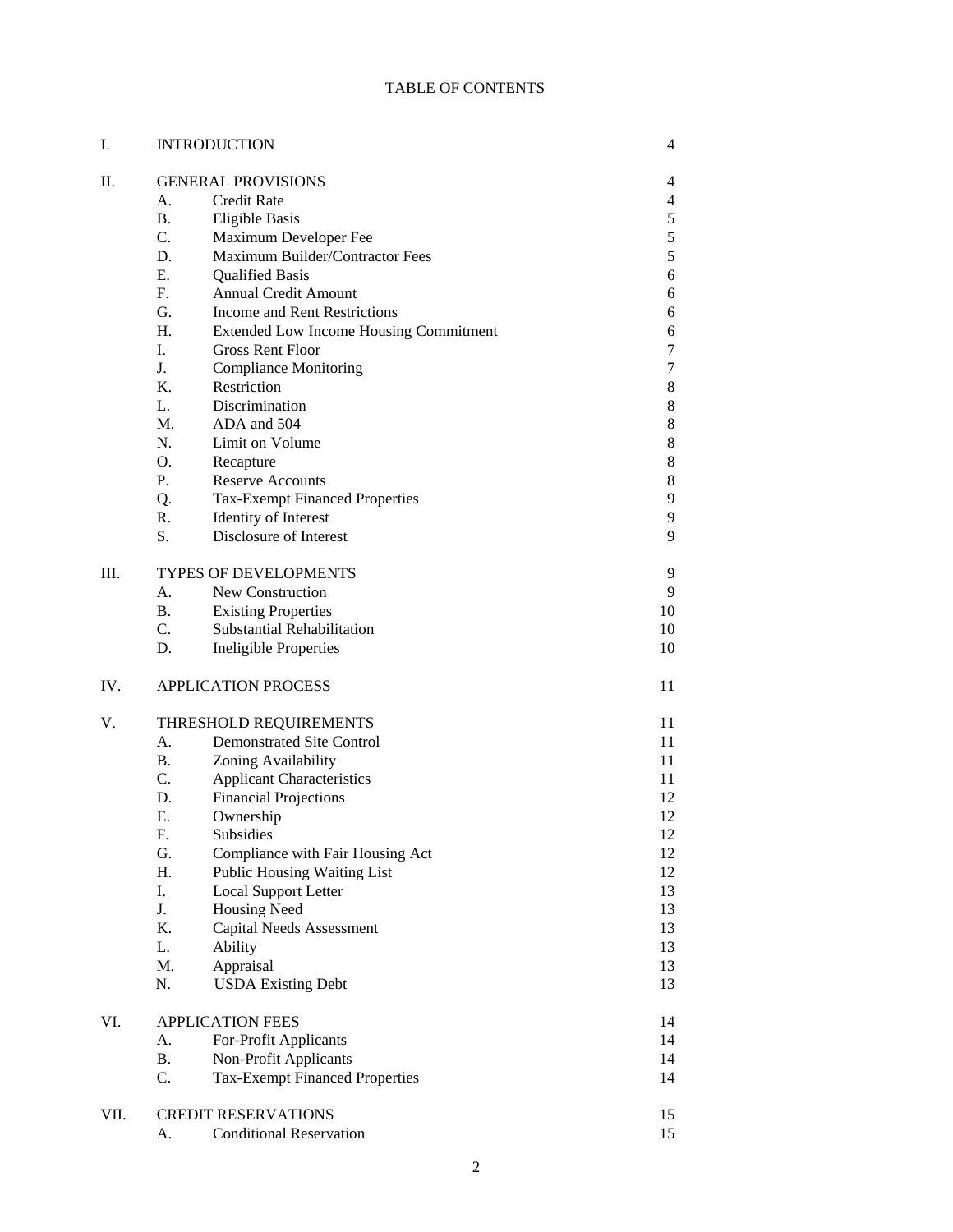| <b>Formal Reservation</b>        |  |
|----------------------------------|--|
| <b>Property Progress Reports</b> |  |
| Credit Return or Cancellation    |  |
| Final Allocation of Tax Credits  |  |

| VIII.       | <b>SET-ASIDES</b>           |                                                | 18 |
|-------------|-----------------------------|------------------------------------------------|----|
|             | A.                          | Non-Profit Participation                       | 18 |
|             | B <sub>r</sub>              | <b>Indian Reservation Set-Aside</b>            | 19 |
|             | C.                          | <b>Preservation Set-Aside</b>                  | 19 |
|             | D.                          | <b>Energy Impact Set-Aside</b>                 | 19 |
| IX.         | PROPERTY RATINGS            |                                                | 19 |
|             | A.                          | Serves Lowest Income Group Possible            | 19 |
|             | <b>B.</b>                   | <b>Extended Duration of Low Income Use</b>     | 20 |
|             | C.                          | <b>Community Revitalization Project</b>        | 20 |
|             | D.                          | <b>Special Needs</b>                           | 20 |
|             | E.                          | Design Standards                               | 21 |
|             | $F_{\cdot}$                 | <b>Green Communities</b>                       | 22 |
|             | G.                          | Property Rehabilitation                        | 22 |
|             | H <sub>1</sub>              | Rent Rebate for Homeownership                  | 22 |
|             | L.                          | <b>Tenant Ownership</b>                        | 22 |
|             | J.                          | Housing for Individuals with Children          | 22 |
|             | K.                          | Housing for People 55 and Over                 | 23 |
|             | L.                          | <b>Internet Connection Provided to Tenants</b> | 23 |
|             | M.                          | <b>Preserve Existing Properties</b>            | 23 |
|             | N.                          | <b>Rural Properties</b>                        | 23 |
|             | O.                          | Non-Profit Sponsorship                         | 23 |
|             | P.                          | Geographic Location                            | 23 |
|             | Q.                          | Developer Limitation                           | 24 |
| $X_{\cdot}$ |                             | <b>CARRYOVER ALLOCATIONS</b>                   | 24 |
|             | А.                          | Carryover Late Fee                             | 24 |
| XI.         | RESPONSIBILITY OF APPLICANT |                                                | 25 |
| XII.        |                             | <b>CLARIFICATION OF AGENCY ROLE</b>            | 25 |
| XIII.       |                             | MODIFICATION TO THE QUALIFIED ALLOCATION PLAN  | 25 |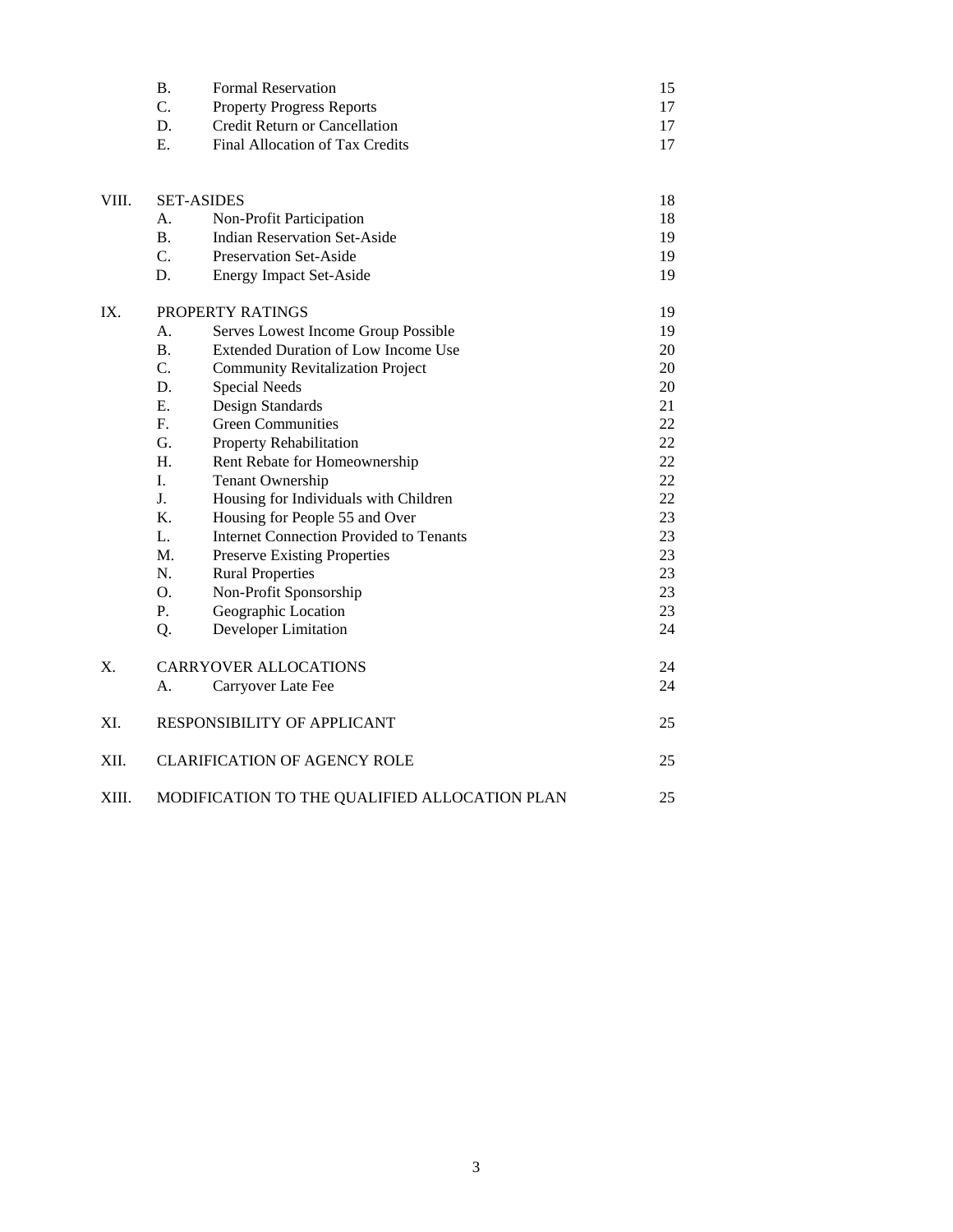# **NORTH DAKOTA LOW INCOME HOUSING TAX CREDIT PROGRAM 2010 ALLOCATION PLAN**

# **I. INTRODUCTION**

The North Dakota Housing Finance Agency (NDHFA) is responsible for the administration of the Low Income Housing Tax Credit (LIHTC) Program for the State of North Dakota. The LIHTC was established by the Tax Reform Act of 1986 for the purpose of encouraging the construction and rehabilitation of housing for low-income individuals and families. The credit likewise offers a reduction in tax liability to owners and investors. Parties interested in pursuing tax credits should reference Section 42 of the Internal Revenue Code (the "Code") for more detailed information. It is also advisable to seek competent tax counsel for additional guidance.

Pursuant to the Budget Reconciliation Act of 1989, NDHFA is required to develop a "Qualified Allocation Plan" defining the process by which it will distribute the Low Income Housing Tax Credit ("the tax credit") to low income housing properties throughout the State of North Dakota.

The NDHFA allocation plan, as herein stated, promotes the selection of those properties which serve to address the most crucial needs of the state, within the guidelines and requirements established by the federal government.

NDHFA holds an annual public hearing in Bismarck on changes to the Allocation Plan and public comments are invited. Testimony and comments are considered from those attending, as well as other information gathered from comments received as the result of a large mailing of the "draft" allocation plan. These comments are then taken into consideration in the formulation of the final plan.

# **II. GENERAL PROVISIONS**

The NDHFA reserves the right, at its sole discretion, to modify or waive any condition of this plan, which is not mandated by the Code, on a case-by-case basis for good cause.

For purposes of this Plan, the Developer is defined as the individual or entity to which the developer fees are paid for promoting the property. The Developer may or may not be the Applicant. The Applicant is either the owner of the property, (i.e. partnership, corporation, limited liability company, etc.) or the entity that has controlling interest in the ownership entity, (i.e. the general partner, managing member, individual, etc.).

- **A. Credit Rate:** The tax credit is intended to provide, over a 10-year period, a "present value" credit of either of the following:
	- (1) 30 percent of the property's Qualified Basis for new buildings with a federal subsidy or for the acquisition costs of eligible existing buildings that are rehabilitated.

A new building is treated as federally subsidized if there is tax-exempt financing.

 (2) 70 percent of the property's Qualified Basis in the case of new construction or the substantial rehabilitation costs on an acquired building.

 The Internal Revenue Service publishes, on a monthly basis, the applicable percentage (credit rate) to be used in calculating the annual credit amount, approximately 4 percent and fixed at 9 percent for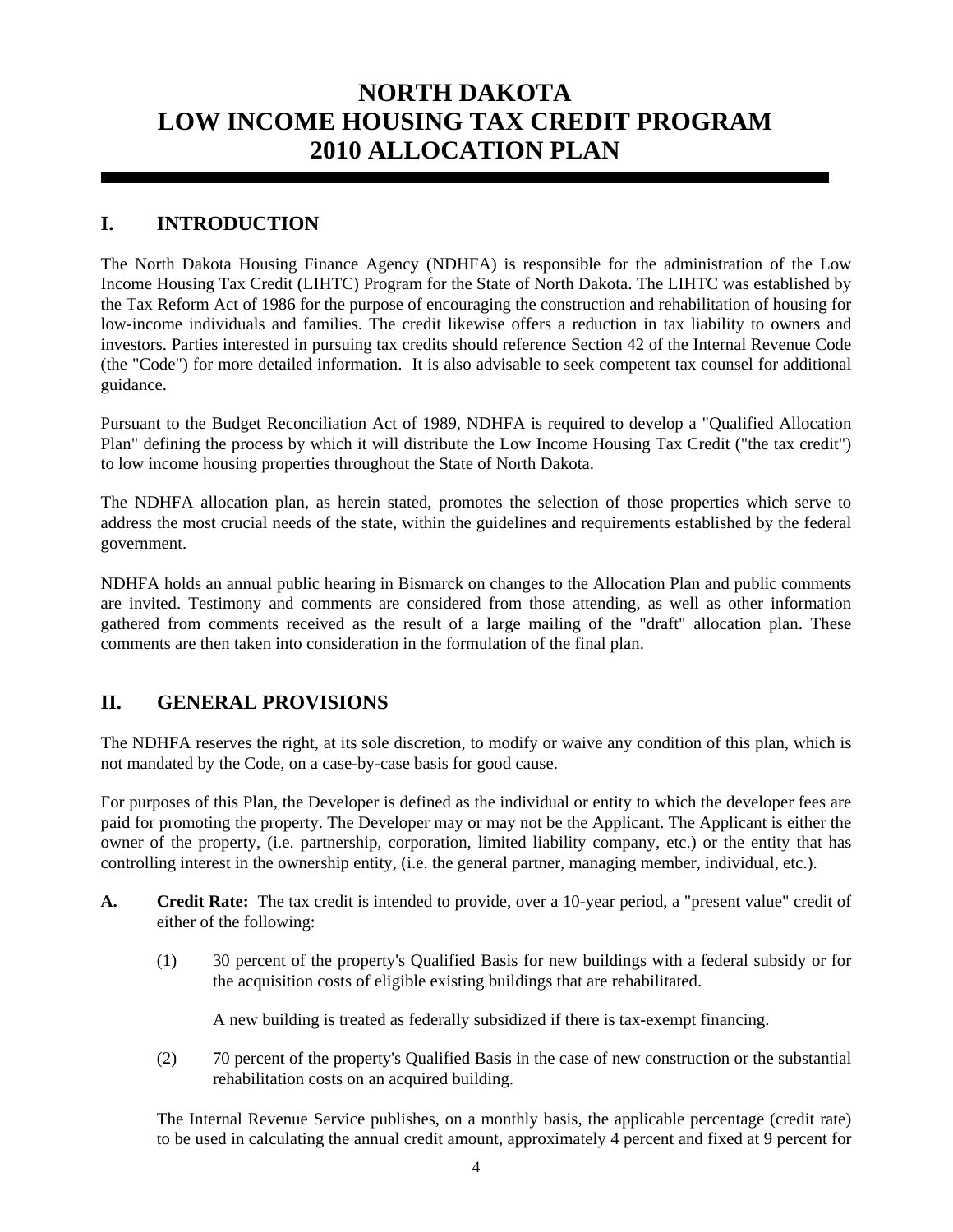buildings placed in service between July 31, 2008 and December 31, 2013.

 Credit is available each year for 10 years. Credit is based on the percentage of qualified low-income units in a property or the percentage of floor space of qualified low-income units, whichever is less. Allocations are made to each building regardless of the number of buildings comprising a property.

**B.** Eligible Basis: The eligible basis for a new building is arrived at by taking all costs not allowable under the Code, including land, and subtracting them from the total property cost.

 The eligible basis for an existing building is the sum of the acquisition cost plus additions and improvements, but only if the building has not been placed-in-service or substantially rehabilitated in the preceding 10 years. For exemptions to this rule, see page 10.

 Eligible basis is reduced by federal grants, residential rental units which are above the average quality standard of the low-income units, any historical rehabilitation credits, and non-residential rental property. A property located in a Qualified Census Tract (QCT) or HUD designated Difficult Development Area (DDA) is eligible for credits up to 130 percent of eligible basis. Also eligible for consideration for this boost are:

- (1) projects designed to primarily serve special needs populations, i.e. homeless or those requiring permanent supportive services;
- (2) projects that target 20 percent or more of the units at 30 percent of area median income or less;
- (3) projects within tribal reservations, including the Trenton Indian Service Area;
- (4) new construction projects on in-fill lots a) with existing structures which need to be demolished or b) require environmental remediation; and
- (5) new construction projects in rural areas without sufficient soft financing to be financially feasible in low market rent areas.

Applicants must provide a narrative explanation justifying the need to increase the eligible basis.

 The NDHFA is obligated to allocate only the amount of credit necessary to make the property financially feasible.

- **C. Maximum Developer Fee:** Developer's fees will be limited to 15 percent of the eligible basis of the property. Fees paid to consultants will be included in this limitation. The developer fee for the acquisition portion of an acquisition/rehabilitation property cannot exceed 10 percent where there is identity of interest between the existing ownership and the new owner. The developer fee will be limited to 15 percent on the acquisition costs if the purchase is an arm's length transaction with no Identity of Interest. The fees of all parties with an Identity of Interest with the Developer in the property will be taken into consideration when calculating the Developer's maximum fees. All developer fees in excess of the 15 percent maximum will not be included in the eligible basis.
- **D. Maximum Builder/Contractor Fees:** Builder/General Contractor fees may not exceed the following limits:

| <b>Builder/General Contractor's Profit</b> | 6 percent of hard construction costs |
|--------------------------------------------|--------------------------------------|
| Builder/General Contractor's Overhead      | 2 percent of hard construction costs |
| <b>General Requirements</b>                | 6 percent of hard construction costs |

 Fees in one area may exceed the stated percentage if other areas are not at their maximum, so long as they don't exceed 14 percent collectively. Any fees in excess of 14 percent will not be included in the eligible basis. Identity of Interest will not be considered when calculating maximum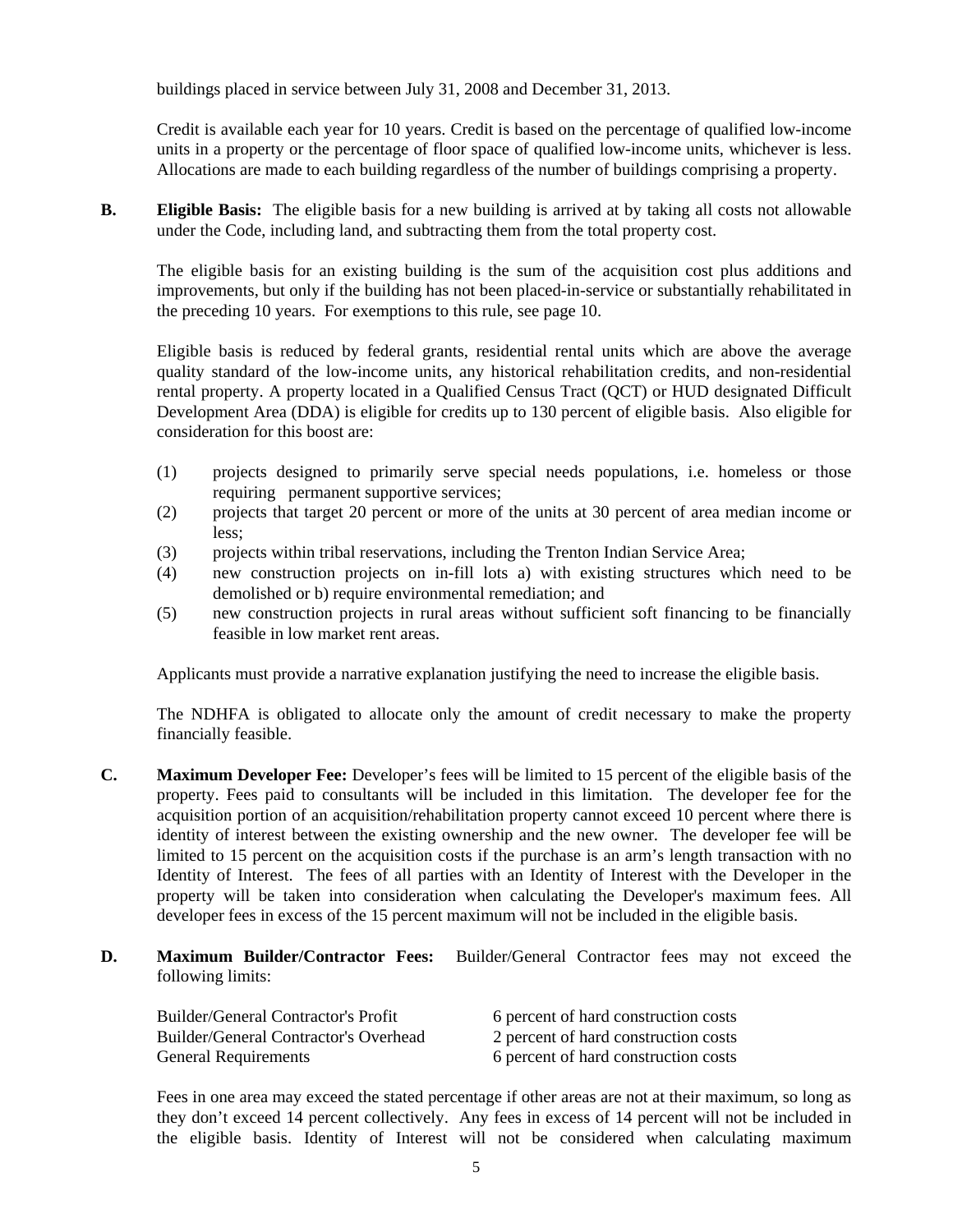builder/contractor fees.

- **E. Qualified Basis:** The qualified basis is the portion of a property's eligible basis multiplied by the applicable fraction. The applicable fraction is the lesser of:
	- (1) The unit fraction which is the number of low income units in a building divided by the total number of units; or
	- (2) The floor space fraction, which is the overall amount of floor space occupied by low-income units, divided by the total floor space in the building.

 The qualified basis and the amount of credit are based upon the amount of low income housing within the building. An on-site manager's unit is considered common space and should not be included in the applicable fraction unless the manager can qualify under the parameters of low income.

**F.** Annual Credit Amount: The annual credit amount is the amount of tax credits necessary to allow for property feasibility. The maximum allowable credit amount is the property's qualified basis multiplied by the applicable credit rate. However, as part of the initial application review, the actual amount of tax credits reserved could be less than the maximum allowable if NDHFA analysis reveals the property would still be feasible with fewer tax credits.

 The final determination of the property's tax credit amount is made when a property is "placed-inservice". Placed-in-service is defined, for new construction or rehabilitation, as the date on which the first certificate of occupancy is issued.

**G. Income and Rent Restrictions:** A property must, for at least a 15-year period, have a minimum of either 20 percent qualified low income units occupied by households with incomes under 50 percent of area median income, or 40 percent qualified low income units occupied by households with incomes under 60 percent of area median income. Once made, the choice between the 20 percent at 50 percent formulation and the 40 percent at 60 percent formulation is irrevocable. Median income figures (household size adjusted) are published periodically by the Department of Housing and Urban Development for North Dakota counties and are available from NDHFA upon request.

 Rent, including utilities, cannot exceed 30 percent of the qualifying median income (not 30 percent of the particular family's income, but 30 percent of 50 percent or 60 percent of median, as applicable).

 To calculate rent, a certain number of occupants are assumed to occupy a unit, depending on the number of bedrooms in the unit (not actual occupants). The assumed family size is one person in an efficiency (studio) apartment and 1.5 persons per bedroom (i.e., rent in a two-bedroom unit is 30 percent of the three-person qualifying income). This restriction is in effect during the entire compliance period.

 The limit applies to the "gross rent" for every set-aside unit, which is defined as the rent paid by the tenant including a utility allowance (tenant paid utilities), but excluding rent subsidies. Utility allowances are based on HUD, RHS, or utility company standards depending on the type of property or an energy consumption model.

**H. Extended Low Income Housing Commitment:** Prior to a final allocation of tax credits the owner must enter into an Extended Use Agreement which requires the owner and his successors to meet the applicable fraction of low income occupancy for an extended use period of at least 15 years beyond the initial 15-year compliance period. The owner must record this agreement as a restrictive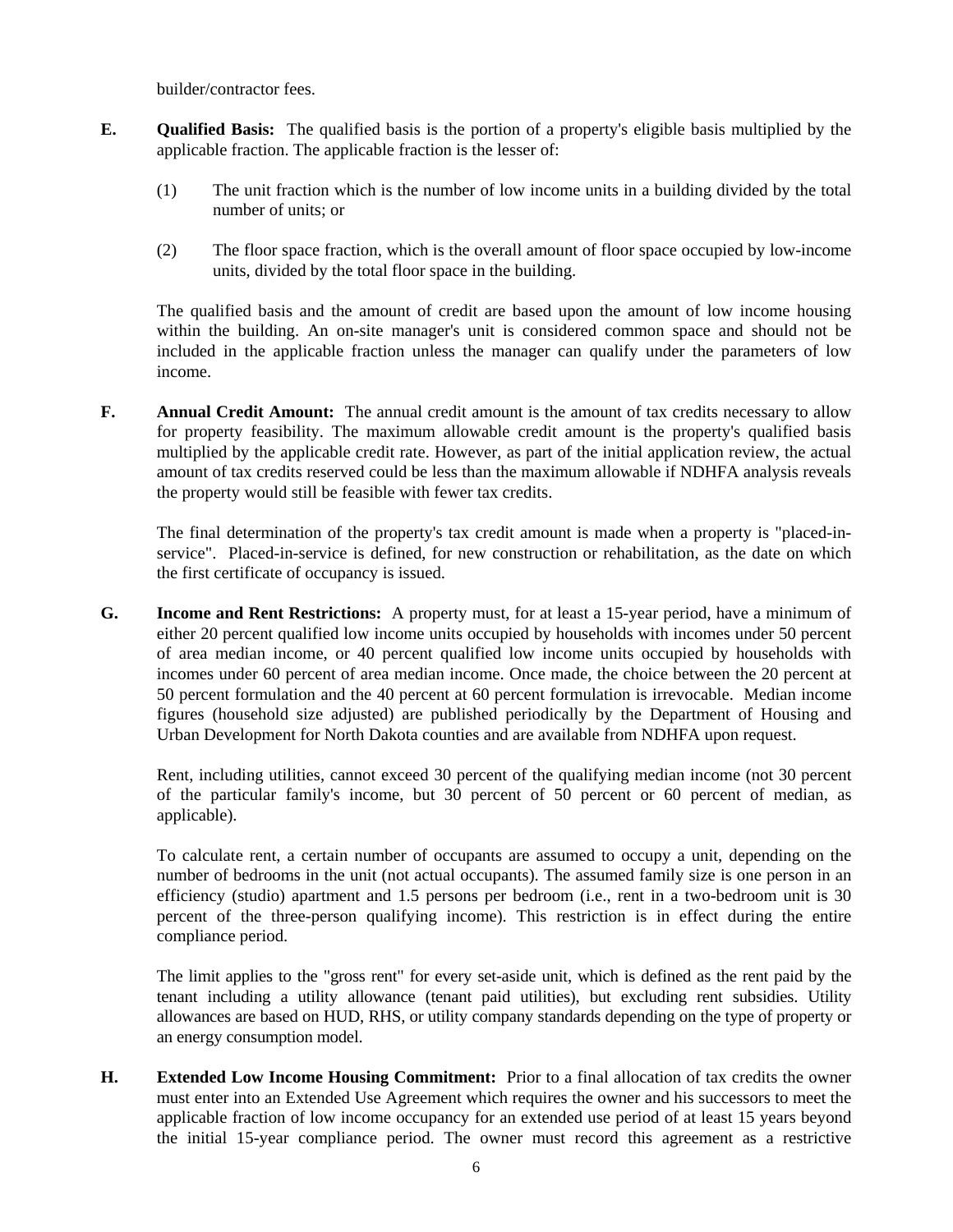covenant.

- **I. Gross Rent Floor:** The gross rent floor will be established on the date of initial allocation of a housing dollar credit amount (normally the date of issuance of the carryforward agreement) unless the owner informs NDHFA prior to the placed-in-service date that the owner wishes to establish the rent floor at the placed-in-service date.
- **J.** Compliance Monitoring: NDHFA will monitor all properties placed-in-service for which tax credits are, or have been allocated at any time since the inception of the LIHTC program. A copy of the NDHFA LIHTC Compliance Manual is available upon request and is provided to all property owners.

 Applicants or Developers utilizing the LIHTC program must remain in compliance with program guidelines throughout the agreed upon use period. An Applicant or Developer involved with an existing property that is determined by NDHFA to be significantly out of compliance, at the sole discretion of NDHFA, will not receive consideration for new tax credit properties until the issues are resolved to the satisfaction of NDHFA.

 (1) All tax credit recipients shall submit an annual certification to NDHFA in a manner, form, and time established by NDHFA. This certification will include such items as number of setaside units, tenant names, household information, rents, utility allowance or cost, tenant income, sources of income, unit information, and any other information required by NDHFA.

 The owner of a tax credit property is required to retain records for each building in the property for each year in the compliance period showing: the total number of residential rental units in the building (including the number of bedrooms and unit size in square feet); the percentage of residential rental units in the building that are tax credit units; the rent charged for each unit (including utility allowance); the number of household members in each unit; notation of any vacant units; tenant's income (i.e., household income); documentation to support each household's income certification; the eligible basis and qualified basis of the building at the end of the first year of the credit period; and the character and use of any nonresidential portion of the building included in the building's eligible basis.

- (2) Each property owner shall allow NDHFA staff or its agent(s) to conduct on-site reviews of tenant files, supporting financial information and a physical inspection for compliance with habitability standards. All tax credit recipients will maintain records of tenant applications, income certifications and verifications of tenant's income in accordance with the NDHFA LIHTC Compliance Manual.
- (3) Upon reasonable notice, NDHFA shall have access to all property development records, including IRS reporting forms.
- (4) NDHFA will promptly notify the IRS of any property noncompliance in relation to its responsibilities under the Code.
- (5) Each property owner, general partner, and management agent shall be required to complete and submit IRS Form 8821 Tax Information Authorization, as requested by the Agency, and provide the Agency with copies of all correspondence from and to the Internal Revenue Service related to the property during the compliance period.
- (6) As part of the compliance monitoring reporting requirements, each property owner will be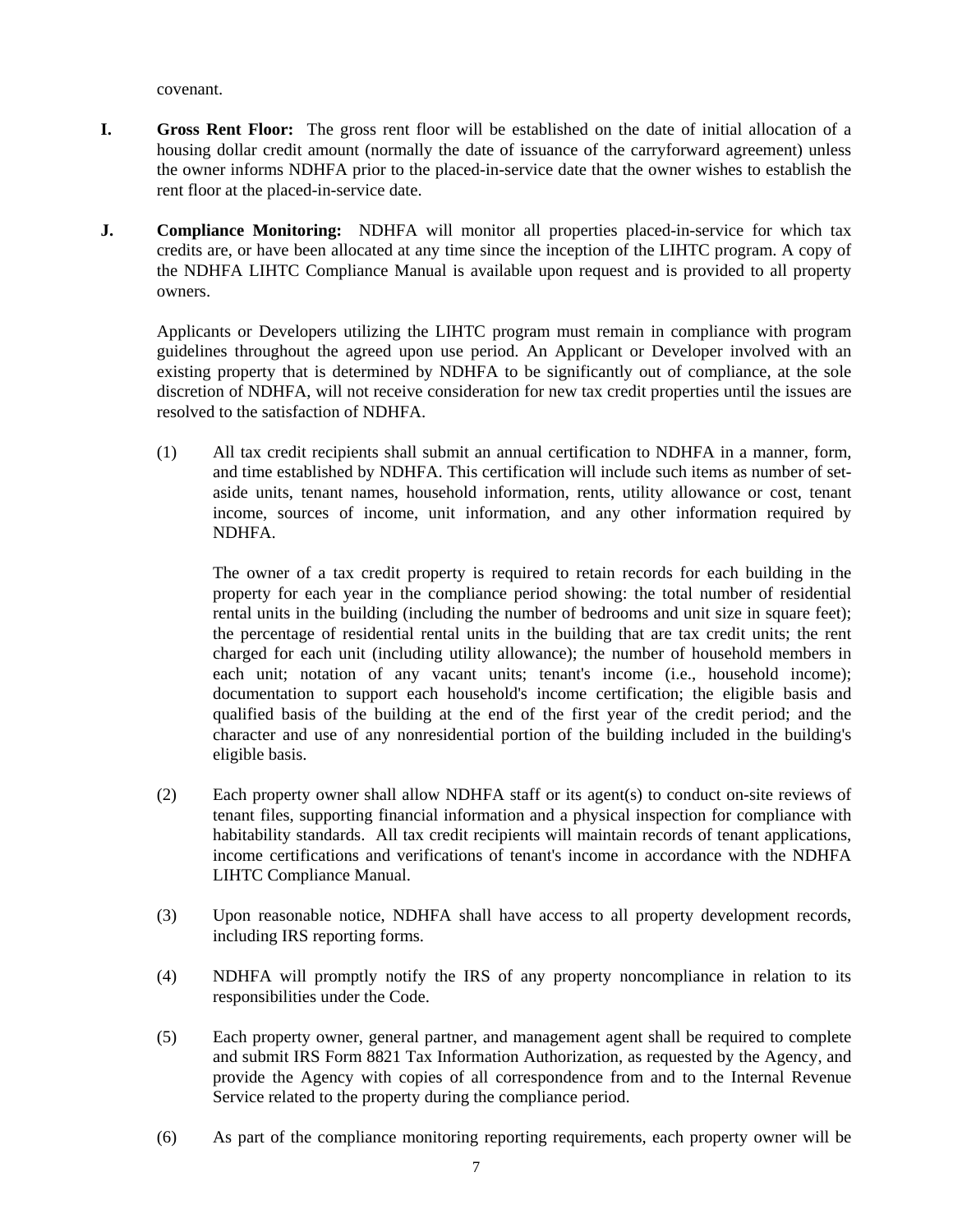required to submit annual operating statements showing property income and expenses.

- (7) NDHFA will charge each property an annual fee to carry out the required monitoring. The fee is currently set at \$50 per property, plus \$35 per low-income unit. Properties with multiple buildings located in different towns (scattered sites properties) will be assessed a \$50 per building fee, plus \$35 per low-income unit. (Multiple buildings within the same town will be subject to a single \$50 fee for all buildings in that town. Normal per unit fees will apply.) NDHFA reserves the right to adjust the annual fee. Additional fees may be assessed to a property determined to be in substantial noncompliance, to cover added costs of monitoring.
- (8) Prior to issuance of the IRS Form 8609, which certifies an allocation of Credits, the owner and on-site managers will be required to attend or document that they have recently attended industry recognized training on management and compliance. In addition, if significant or repeated noncompliance events are discovered during the on-going compliance monitoring activities, further follow-up training will be required.
- **K. Restriction:** No one Developer, Applicant or party with an Identity of Interest (excluding management control) will be eligible to receive Conditional Reservations for more than an aggregate 25 percent of the NDHFA annual per capita allocation.

An exception to this limitation will be made to ensure maximum distribution of the tax credits:

- (1) If during the regular allocation cycles, the only properties remaining are applications by Developers who have reached the 25 percent limit, or
- (2) If, after the regular cycles, there are recaptured or unallocated tax credits, they may be allocated without regard to the 25 percent limitation.

 A forward commitment of following years' credit authority may be made to fully fund a project, at the sole discretion of the Agency.

- **L. Discrimination:** All housing receiving tax credits must be open to all persons regardless of race, color, national origin, religion, creed, sex, disability, or familial status.
- **M. ADA and 504:** Properties containing facilities that are available to the general public must meet the Americans with Disabilities Act (ADA) requirements and if federal assistance is involved, must also comply with Section 504 of the Rehabilitation Act of 1973. The property must also comply with the Fair Housing Amendments Act of 1988.
- **N. Limit on Volume:** Each state can issue new tax credits up to the greater of \$1.95 per resident or \$2,430,000 in 2010, adjusted for inflation. Properties with tax-exempt financing, which are subject to a separate volume limitation, are not counted against the state credit limit. Only the first year of the 10-year credit period is counted against the limit.
- **O.** Recapture: Part of the credit will be subject to IRS recapture provisions, if the qualified basis at the close of any year is less than the amount of such basis at the close of the preceding taxable year, or if the minimum percentage of qualified low income units is not maintained for the full extended use period.
- **P.** Reserve Accounts: All properties will be required to maintain a replacement reserve account for the term of the compliance period. This account will be set aside in a federally insured financial institution or the Bank of North Dakota. The replacement reserve requirement for new construction properties and substantial rehabilitation (rehab exceeding \$30,000 per unit) properties designed for seniors will be \$250 per unit per year. The requirement for all properties designed for families as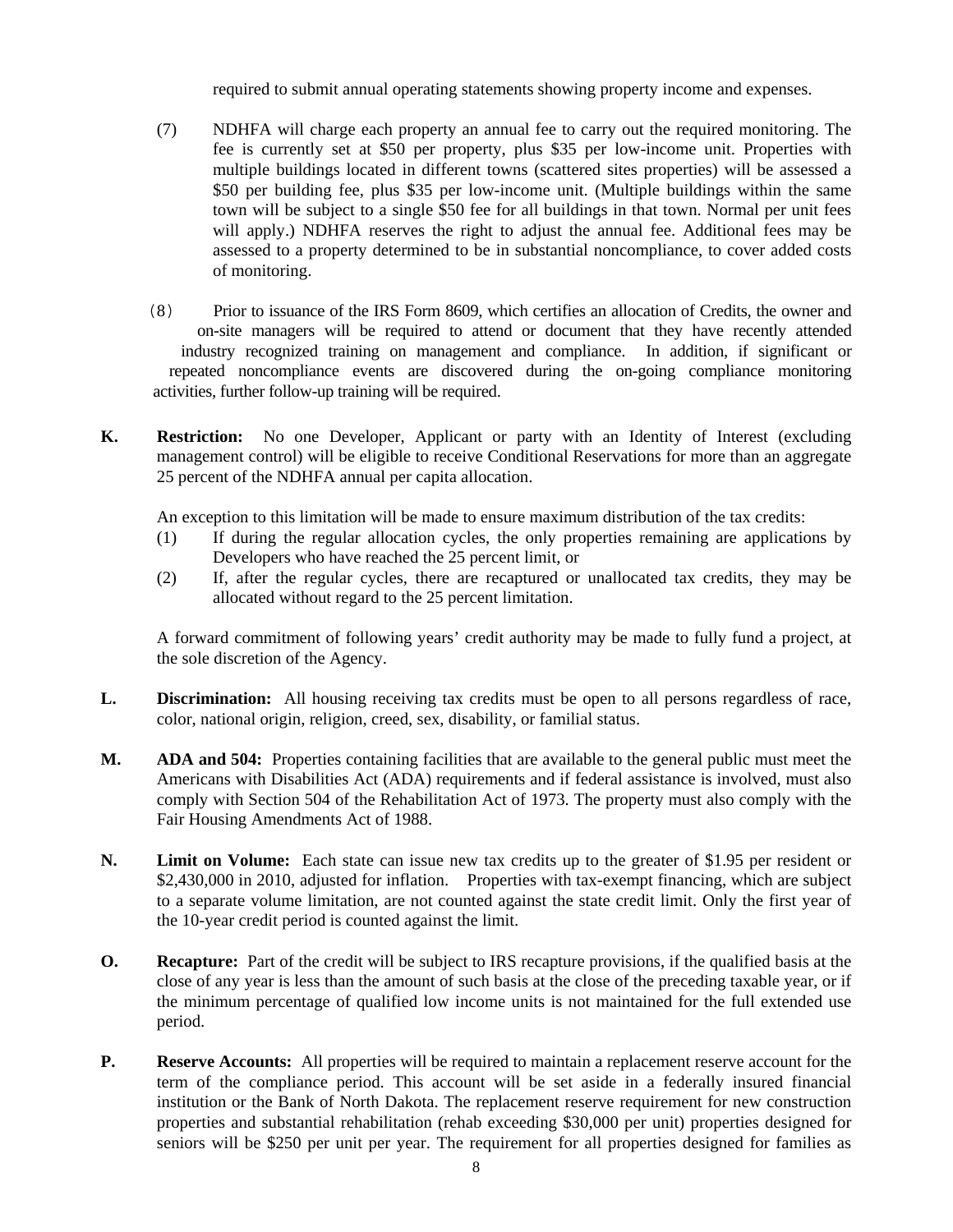well as rehabilitation developments with rehabilitation costs of \$30,000 per unit or less will be \$300 per unit per year. This account shall not be used for routine maintenance and upkeep expenses.

 All properties will also be required to establish and maintain for the term of the compliance period an operating reserve equal to a minimum of 4 months of projected operating expenses plus debt service payments and annual replacement reserve payments. This requirement can be met with an up-front cash reserve; a letter of credit from the developer's financial institution guaranteeing this reserve; or partnership documents specifying satisfactory establishment of an operating reserve. This operating reserve must be set aside at a federally insured financial institution or the Bank of North Dakota and accounted for in a manner acceptable to the Agency.

 If applicable, a tax escrow account must be maintained in a federally insured financial institution or the Bank of North Dakota

- **Q. Tax-Exempt Financed Properties:** Properties for which tax-exempt bond financing is proposed in conjunction with LIHTC do not fall under the state's credit volume cap; however, such properties are subject to all of the other requirements of this Plan.
- **R.** Identity of Interest: The Applicant must disclose any and all relationships (generally based on financial interests or family ties) with others involved in the property. This disclosure is required for all parties which:
	- (1) Have an ownership, development, or financial interest in the property (excluding limited partners with less than a 15 percent ownership interest);
	- (2) Have current or future management control of the property;
	- (3) Have any current or contingent financial or management liability for the property, including guarantees, letters of credit, take out agreements or support agreements; and
	- (4) Are involved in the property and have been debarred from any North Dakota program, other state program or any federal program.

 This disclosure requires the names and addresses of all parties, including corporate officials, if applicable. Forfeiture of the reserved tax credits may result if this information is not adequately disclosed, or if the information changes. Applicants may apply for a waiver of this procedure.

 The intent of this section is not to limit passive ownership, but to properly identify all parties that have a significant involvement in the development of the property.

**S. Disclosure of Interest:** The Applicant must also disclose the names and addresses, including corporate officials where applicable, of all parties that have a significant role in the property. These parties include, but are not limited to: the general contractor, all subcontractors whose aggregate contract will exceed ten percent of the cost of property (this cost shall be calculated excluding the acquisition of land), accountants, architects, engineers, financial consultants, and any other consultants.

# **III. TYPES OF DEVELOPMENTS**

**A. New Construction:** For new construction properties, the annual credit amount is 9 percent of the qualified basis.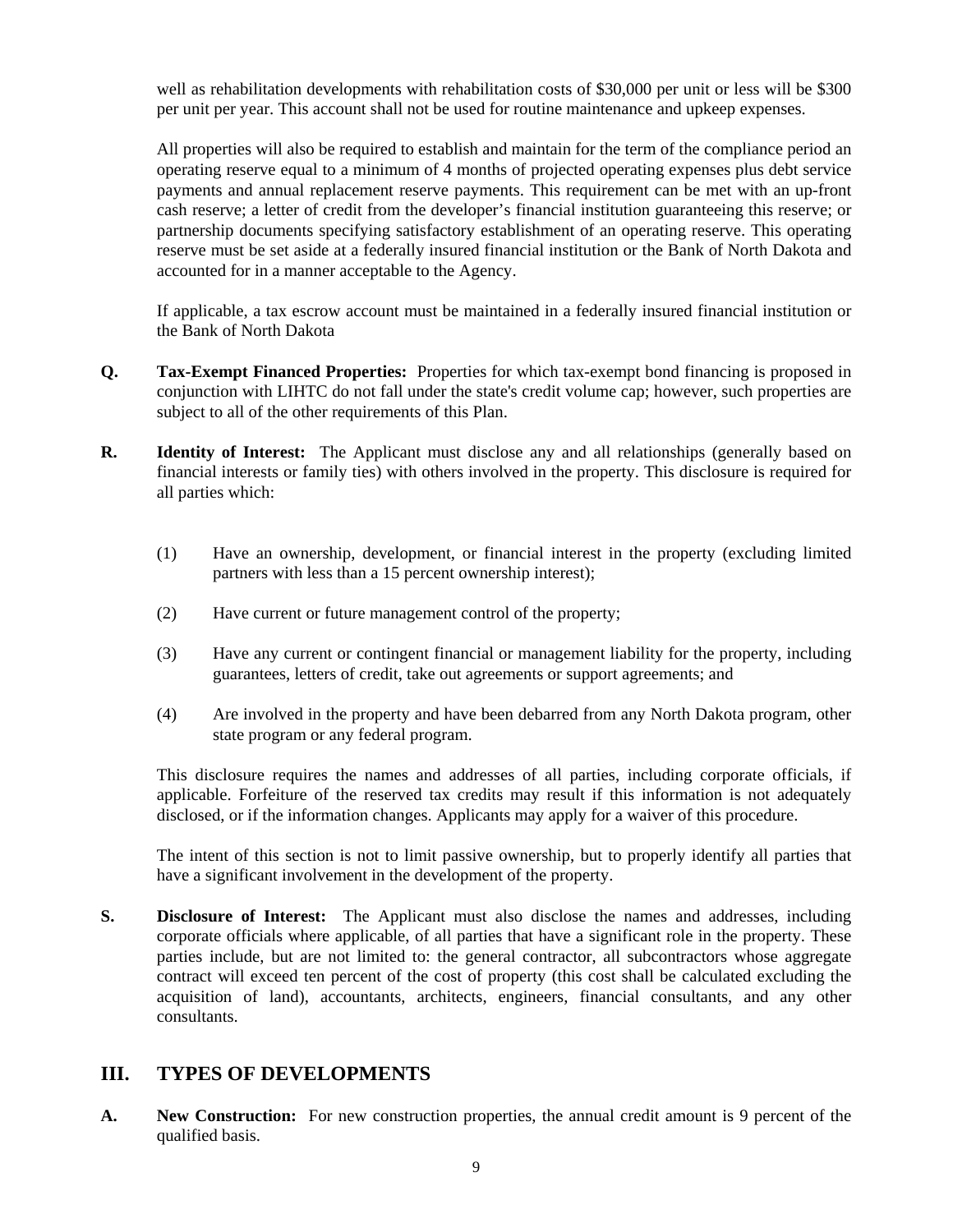A maximum of 70 percent present value credit can be issued for low income units in buildings that are not "federally subsidized", and a maximum of 30 percent present value credit can be issued for units in properties that are federally subsidized.

 A federal subsidy is any type of tax-exempt financing provided by state or local governments, the interest on which is exempt from federal taxation under the Internal Revenue Code.

 Assistance derived from federal grants will not be treated as a federal subsidy if subtracted from the property's basis to determine the qualified basis.

- **B.** Existing Properties: Existing properties qualify for a credit based upon 30 percent of present value of low-income units, including acquisition cost, when used in conjunction with a substantial rehabilitation property. Credits allocated for acquisition will take into account the appraised value of the property. In order for the acquisition cost to be part of the eligible basis, the building must be newly acquired by the owner and a period of at least 10 years must have elapsed between the date of acquisition and the date the building was last placed-in-service. The ten-year period may be waived in certain instances by the Secretary of the Treasury with respect to any building acquired from an insured depository institution or from a conservator or receiver of such an institution. Certain situations are exempted from the 10-year rule, including:
	- (1) A person who inherits a property through the death of another person;
	- (2) A governmental unit or qualified nonprofit group if income from the property is exempt from federal tax;
	- (3) A person by foreclosure (or instrument in lieu of foreclosure) of any purchase money security interest, provided the person resells the building within 12 months after placing the building in service following foreclosure; or
	- (4) A project substantially assisted, financed or operated under HUD or RHS housing programs.

 Interested parties are urged to reference Section 42(d) of the Code and to seek competent tax counsel for guidance.

**C. Substantial Rehabilitation:** Rehabilitation expenditures, which exceed the greater of an average of \$6,000 per low-income unit or 20 percent of the depreciable basis, are treated "as a separate new building". Effectively, this means that, substantial rehabilitation carried out by a new owner, a credit of 30 percent present value is available on the acquisition cost and 70 percent present value is available on the rehabilitation cost, assuming that no tax-exempt financing is used. If the property does not change hands, the current owner can receive the substantial rehabilitation credit (30 percent or 70 percent as applicable) only on the rehabilitation work, so long as the costs are the greater of \$6,000 per unit or 20 percent of the basis. To assure meaningful rather than cosmetic rehabilitation, NDHFA has chosen to exceed the requirement set forth in the Tax Code and has established a minimum rehabilitation threshold of \$10,000 per unit in hard construction costs.

NDHFA will waive the \$10,000 minimum rehabilitation threshold requirement if a capital needs assessment, submitted with the initial application package, supports a lower rehabilitation requirement. See Section VII B (1) for information on completing a capital needs assessment.

**D. Ineligible Properties:** Most residential properties qualify for the tax credits. Ineligible properties include transient housing (housing leased for less than 6 months); properties of 4 units or less which are occupied by the owner or a relative of the owner; nursing homes; life care facilities; and mobile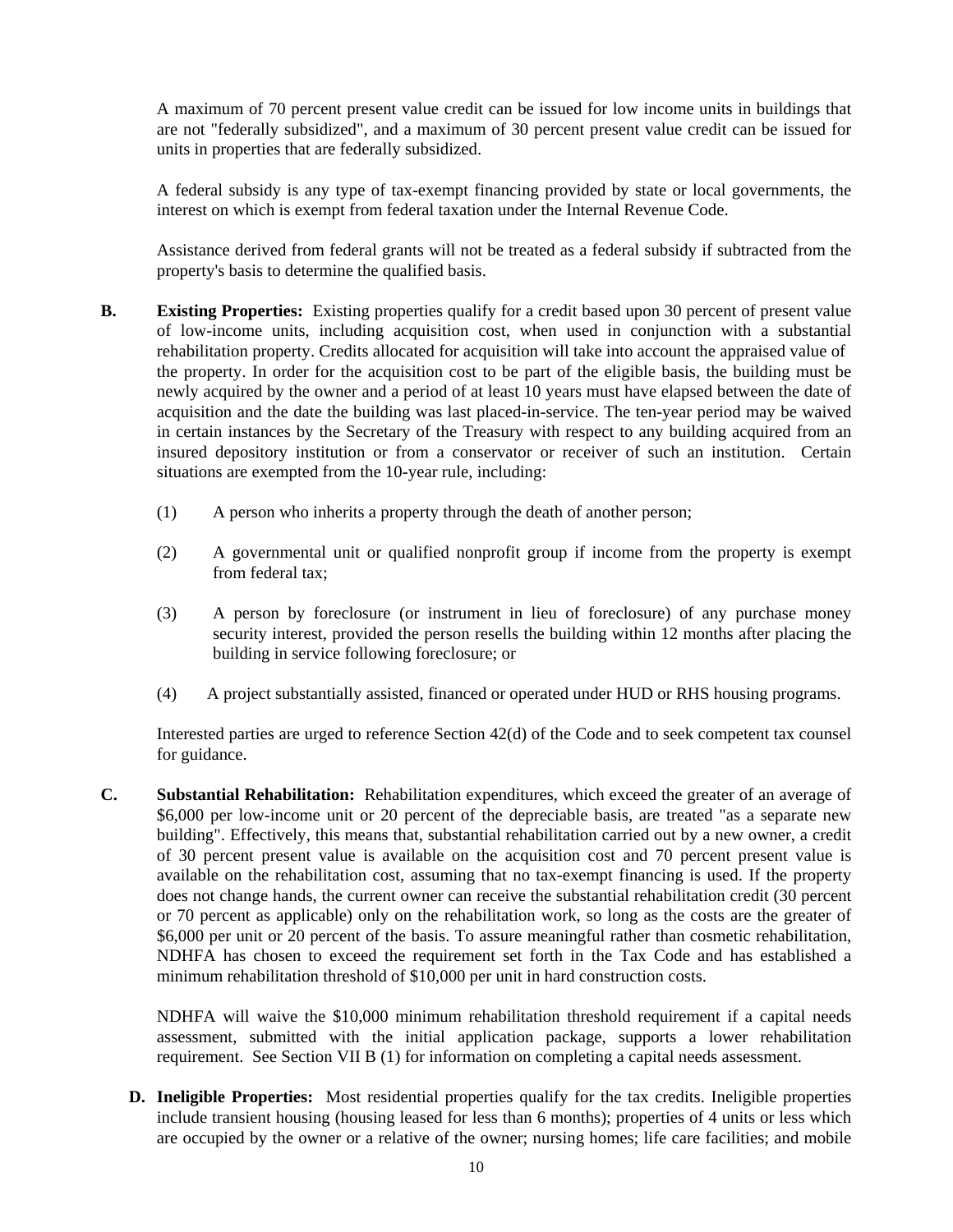home communities.

 Applications will be accepted for existing properties containing units that are subsidized by state or federal resources providing that "gross rents" are capped at the Housing Credit ceiling rent levels. For purposes of this paragraph, "gross rents" are defined to include tenant paid rent, utilities and federal project based rental subsidies. Minimum rehabilitation thresholds will also apply, as described above.

### **IV. APPLICATION PROCESS**

Applicants must apply (using NDHFA forms) to receive a tax credit allocation. The complete application, including all fees, must be received by 5 p.m. (Central Time) on the closing date to be eligible for consideration. The following application cycles have been set:

| Application | Closing Date                        | Maximum Amount of Total        |
|-------------|-------------------------------------|--------------------------------|
| Cycle       | <b>For Applications</b>             | <b>Credits to be Allocated</b> |
|             | February 26, 2010<br>April 30, 2010 |                                |

The housing credits available for allocation in 2010 are approximately \$2,430,000.

If, after the second funding cycle, credits remain unallocated or additional credits become available, applications will be accepted and considered for funding on a first-come, first-serve basis until September 30, 2010 during what is considered to be an open funding round. Applications submitted during the open funding round must meet both the threshold requirements as well as the requirements for a formal reservation of credits. At the discretion of the Agency, applications may be accepted after September 30, 2010 if credits remain available and the applicant can demonstrate that it can meet the carryover deadline of December 1, 2010.

Applications selected will be given a conditional reservation subject to meeting additional requirements. Applicants will be notified of the status of their application.

Proposals with tax-exempt financing must comply with the provisions of the NDHFA Allocation Plan. These proposals will be processed as soon as practical. The Applicant is advised to seek competent bond and tax counsel prior to application.

# **V. THRESHOLD REQUIREMENTS**

When an application is received, it shall first be reviewed for eligibility to be scored and ranked. In order to be eligible for scoring and ranking, the application must be complete and include the following information, unless waived by NDHFA for good cause:

- **A. Demonstrated Site Control:** Evidence that the Applicant has, and will maintain from the start of the application review process until the land is acquired, direct site control. This will also include a sketch plan of the site.
- **B. Zoning Availability:** Evidence that the appropriate zoning will be available must be provided (i.e. a letter from a city official stating that appropriate zoning is in place or forthcoming.)
- **C. Applicant Characteristics:** NDHFA must be satisfied that those who will own and operate the property are familiar with, and prepared to comply with, the requirements of the program. This is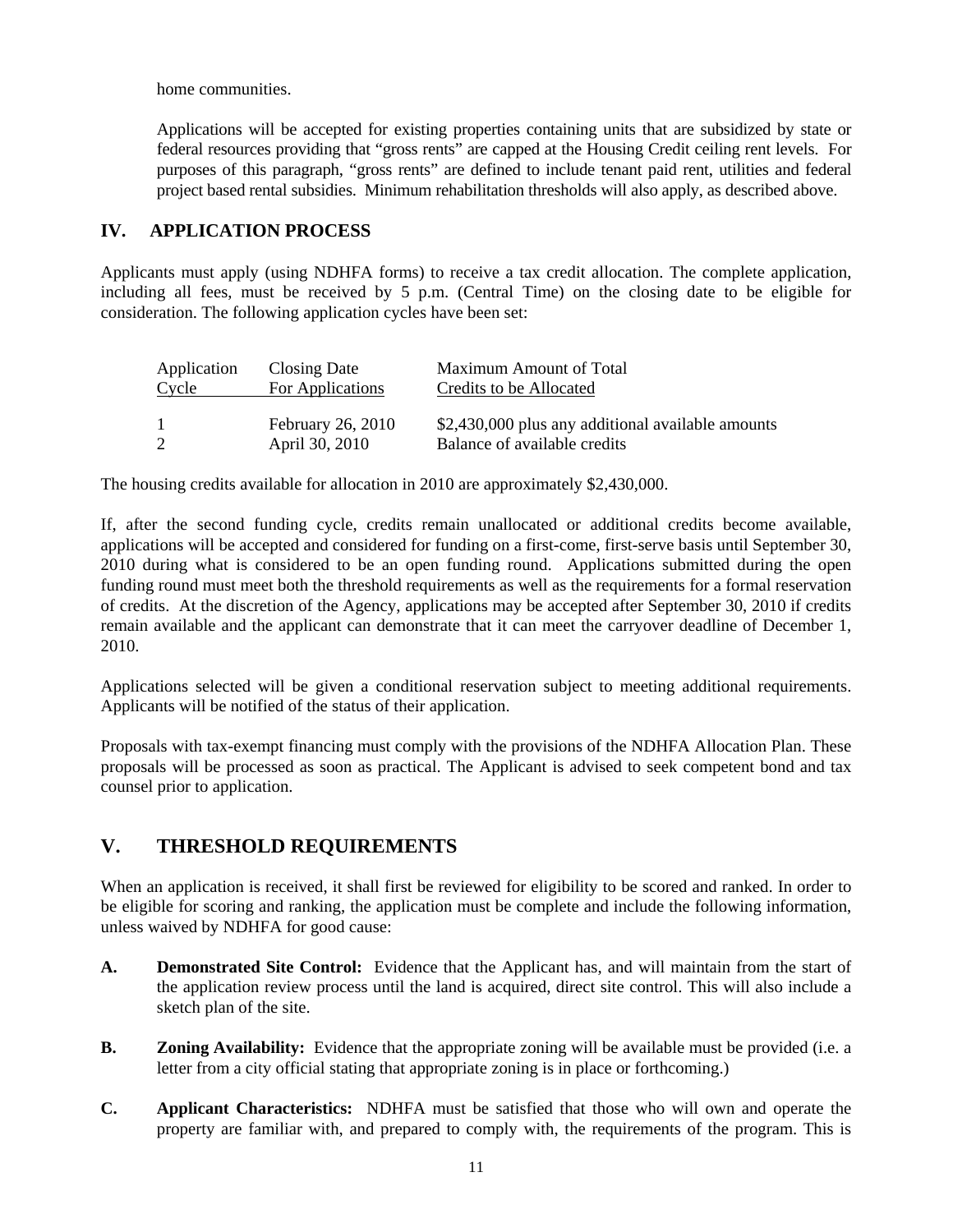evaluated in terms of

- (1) Property ownership and development;
- (2) Management experience; and,
- (3) Level of knowledge of the program demonstrated through preparation of the tax credit application.

 Applicants who have been convicted of, enter an agreement for immunity from prosecution for, or plead guilty, including a plea of nolo contendere, to: a crime of dishonesty, moral turpitude, fraud, bribery, payment of illegal gratuities, perjury, false statement, racketeering, blackmail, extortion, falsification or destruction of records are ineligible. Applicants who have been debarred from any North Dakota program, other state program or any federal program are ineligible. Applicants having an Identity of Interest with any debarred entity may not be eligible at the sole discretion of NDHFA. The developer, general partner and owner will be required to complete IRS Form 8821, Tax Information Authorization as a condition of application for an allocation of credits. Other members of the development team may also be required to complete Form 8821. Information obtained from the IRS will be used solely for the purpose of tax credit awards and the information will be safeguarded by the Agency to prevent improper disclosure.

 NDHFA may inquire to other state allocating agencies relative to the Applicant's or Developer's performance history. Negative performance may result in the application being deemed ineligible at the sole discretion of NDHFA.

**D.** Financial Projections: A 15-year pro forma financial projection for the property shall accompany the application using the income, expenses, and debt service as represented in the application. The rental income should reflect the vacancy rate as stated in the application.

 The reasonableness of development and operating costs in relation to other similar developments will be assessed in evaluating the financial feasibility of credit applications.

**E. Ownership:** The Applicant must be either the owner or Developer of the property. If the Applicant intends to sell or transfer the property within 3 years from the application date, the Applicant must disclose the intent to sell or transfer the property and, if known, the names and backgrounds of those who will purchase or receive the property. Failure to provide this information may result in forfeiture of tax credits previously reserved.

 Credits are reserved for the ownership entity identified in the initial application. A sale or transfer of a controlling ownership interest prior to issuance of the final allocation document requires an amended application and NDHFA approval. A nonrefundable transfer fee of \$1,000 or 3 percent of the annual credit amount reserved for the property, whichever is greater, must accompany the amended application. The payment of this fee does not obligate NDHFA to approve the transfer. If the transfer is denied, the credit reservation will remain with the original Applicant.

- **F. Subsidies:** The application package must include a signed certification as to the full extent of all federal, state and local subsidies that are expected to apply to the property.
- **G. Compliance with Fair Housing Act**: The application package must include a completed and signed Fair Housing Act Accessibility Checklist (Exhibit D in Application).
- **H. Public Housing Waiting List**: The application package must include a signed written commitment from the Applicant to inform the public housing authority (PHA) of vacancies and to give priority to households on PHA waiting lists who apply for occupancy.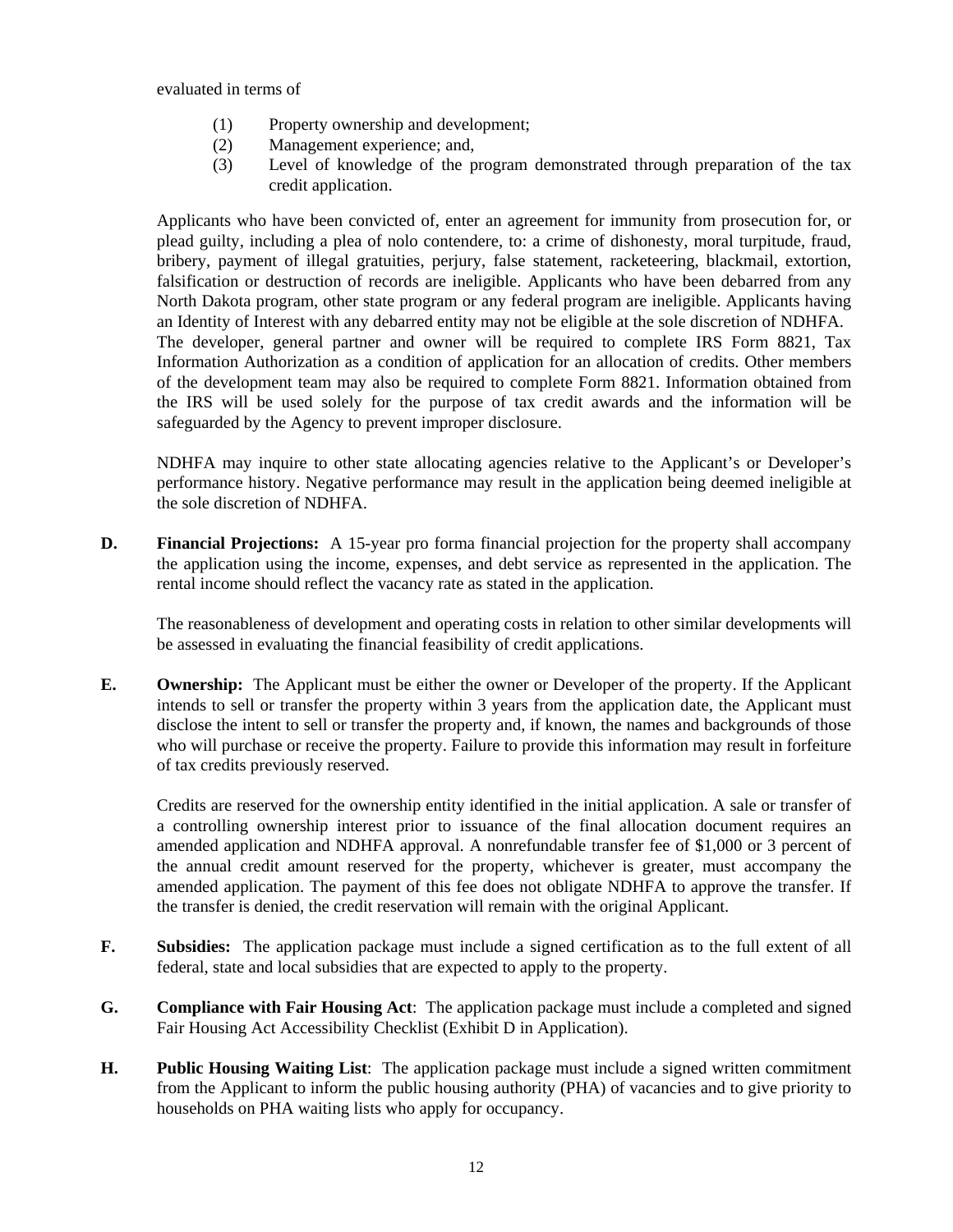- **I. Local Support Letter from a City-Governing Body (Commission/Council):** This letter of support shall identify the number and type of units requested and the exact location of the proposed property.
- **J. Housing Need:** Completion of a comprehensive market study of the housing needs of low-income individuals in the area to be served by the property, at the Developer's expense, by a disinterested party who is acceptable to the NDHFA is required. The Market Study must document sufficient demand in the market area to support the proposed development. The Market Study must have been completed within six months of application for credits and must contain, at a minimum, the following information and analysis: a) a statement of the competence of the market analyst; b) a description of the proposed site; c) a demographic analysis of the number of income eligible households, using tax credit limits, that can afford to pay rent; d) geographic definition and analysis; e) analysis of household sizes and types; and f) a description of comparable market rate developments as well as all Low Income Housing Tax Credit properties in the market area. An acceptable Market Study will also include: a) a description of rent levels and vacancy rates of comparable market rate properties as well as all Low Income Housing Tax Credit properties in the market area; b) analysis of practically available operating expenses and turnover rates of comparable market rate properties as well as all Low Income Housing Tax Credit properties in the market area, c) projected operating funds and expenses when available at the time of the study; and d) expected market absorption for the proposed units, including a description of the market impact. If the applicant is targeting various income levels, (i.e. 50 percent, 40 percent or 30 percent targeting), the market study must address demand and absorption rates for these designated income levels. The applicant is advised to reference the market study requirements of other funding sources, such as USDA Rural Development, as may be applicable and insure that the market study meets NDHFA requirements as well as those of other funding providers**.** If the Agency has cause to question the conclusions reached in the study, we reserve the right to order a new market study at the expense of the Applicant.
- **K. Capital Needs Assessment:** A Capital Needs Assessment as described in Section VII B (1) must be submitted with the application package, if proposed rehabilitation expenditures (hard construction costs) are less than \$10,000.
- **L. Ability:** The Applicant must demonstrate that all members of the development team have the ability and financial capacity, in their respective roles, to undertake, comply, maintain and manage the property. NDHFA may require the Applicant to provide financial statements as deemed necessary. Misrepresentation of any information about the experience or financial capacity of any property team member, or failure to disclose team members or any "Identity of Interest", will be grounds for denial or loss of the credits, and may affect future participation in the program.
- **M. Appraisal:** An application package involving acquisition costs, which exceed 15 percent of the total property costs, must include an appraisal of the subject property, completed within 6 months of the date of the application by a state Certified General Real Property Appraiser, that supports the amount of acquisition. Applicant is advised to also consider the requirements of other funding sources, such as USDA Rural Development, before ordering the appraisal.
- **N. USDA Financing**: An application package involving existing USDA debt must include a letter from USDA stating what progress has been made on an "Initial Transfer Request".

l

**Application packages will be reviewed for completeness upon receipt. Application packages missing any of the above listed items will be deemed incomplete and will be given reasonable time to submit the missing information. A negative 5 points for each missing item will be assessed in the scoring and ranking process. If the package is received early such that missing information can be requested and**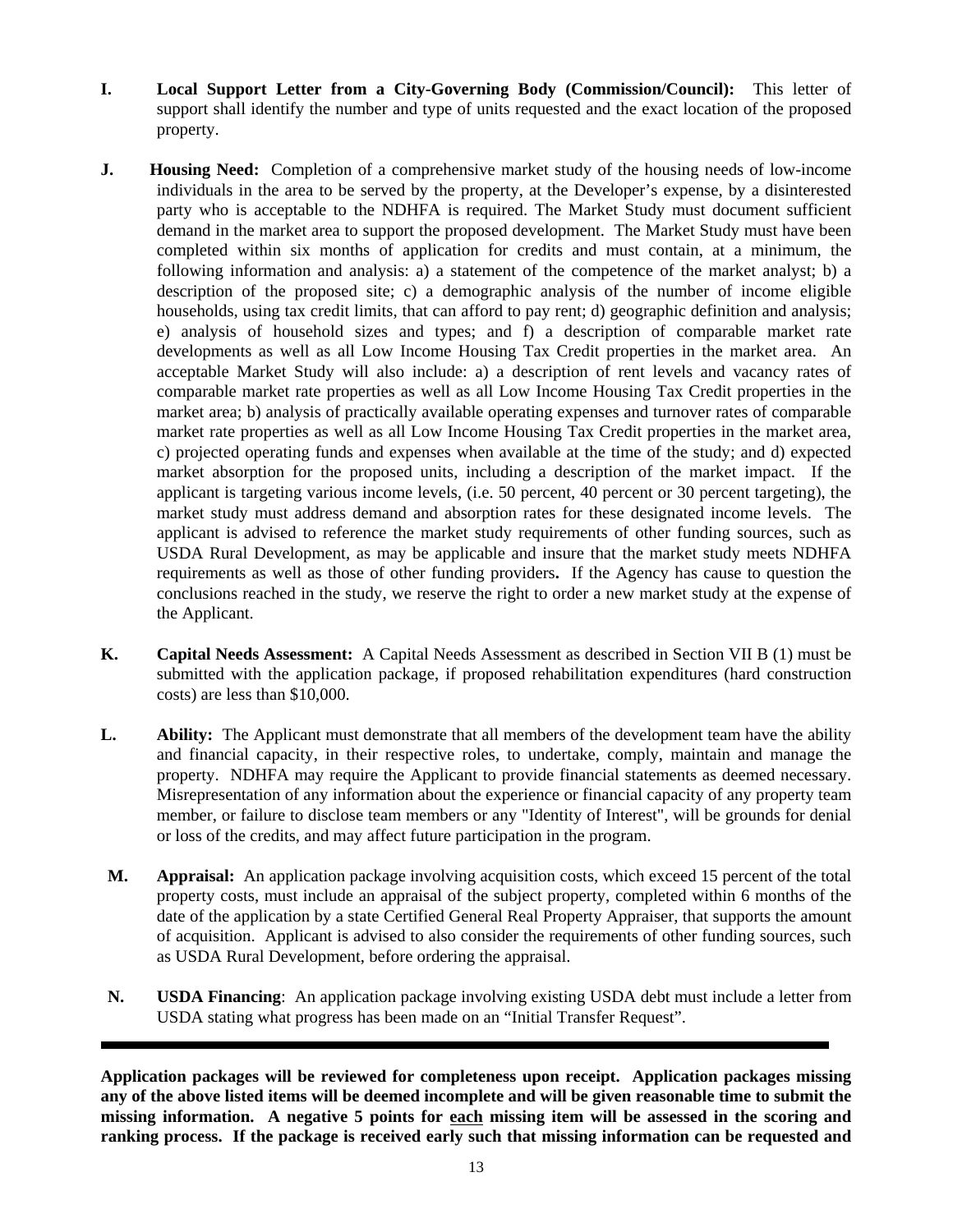**received prior to the application due date, the negative points will not be assessed.**

**NDHFA reserves the right to reject an application if the qualified basis per square foot exceeds 125 percent of the average qualified basis per square foot of selected properties in the previous 2 years. The average qualified basis per square foot of selected properties during the 2008-2009 funding years was \$103.73** 

**Proposals will be underwritten to achieve a target debt service coverage ratio of 1.20. NDHFA reserves the right to reject an application if, during underwriting, the property is determined to have a debt service coverage ratio less than 1.1. Credit adjustments may be made on any proposals with ratios over 1.25.** 

## **VI. APPLICATION FEES**

**A non-refundable processing fee of \$500 is due with all applications for tax credits. This fee will not count toward satisfaction of the 10 percent allocation fee.** 

Successful LIHTC applications are subject to the following fee schedules:

- **A. For-Profit Applicants:** All for-profit Applicants will be required to pay a total allocation fee of the greater of \$1,000 or 10 percent of the first year's LIHTC allocation as follows:
	- (1) Reservation: A reservation fee of 3 percent of the annual credit amount reserved is due upon issuance by the NDHFA of formal reservation of tax credits. This fee is non-refundable.
	- (2) Carryover Allocation: Properties will be charged a fee of 1 percent of the carryover amount of credits. This is due at the time a carryover agreement is executed. This fee is nonrefundable.
	- (3) Allocation: The balance of the allocation fee is payable at the time the allocation is finalized (prior to issuance of IRS Form 8609).
- **B. Non-Profit Applicants:** All non-profit Applicants will be required to pay a total allocation fee of the greater of \$1,000 or 10 percent of the first year's LIHTC allocation.
	- (1) Reservation: A reservation fee of 1 percent of the annual credit amount reserved is due upon issuance by the NDHFA of formal reservation of tax credits. This fee is non-refundable.
	- (2) Carryover Allocation: Properties will be charged a fee of 1 percent of the carryover amount of credits. This is due at the time a carryover agreement is executed. This fee is nonrefundable.
	- (3) Allocation: The balance of the allocation fee is payable at the time the allocation is finalized (prior to issuance of IRS Form 8609).

### **Applications having combined for-profit and non-profit sponsorship will be subject to the forprofit fee structure.**

**C. Tax-Exempt Financed Properties:** All tax-exempt financed properties will be subject to the same fee structure as indicated above, depending upon for-profit or non-profit sponsorship.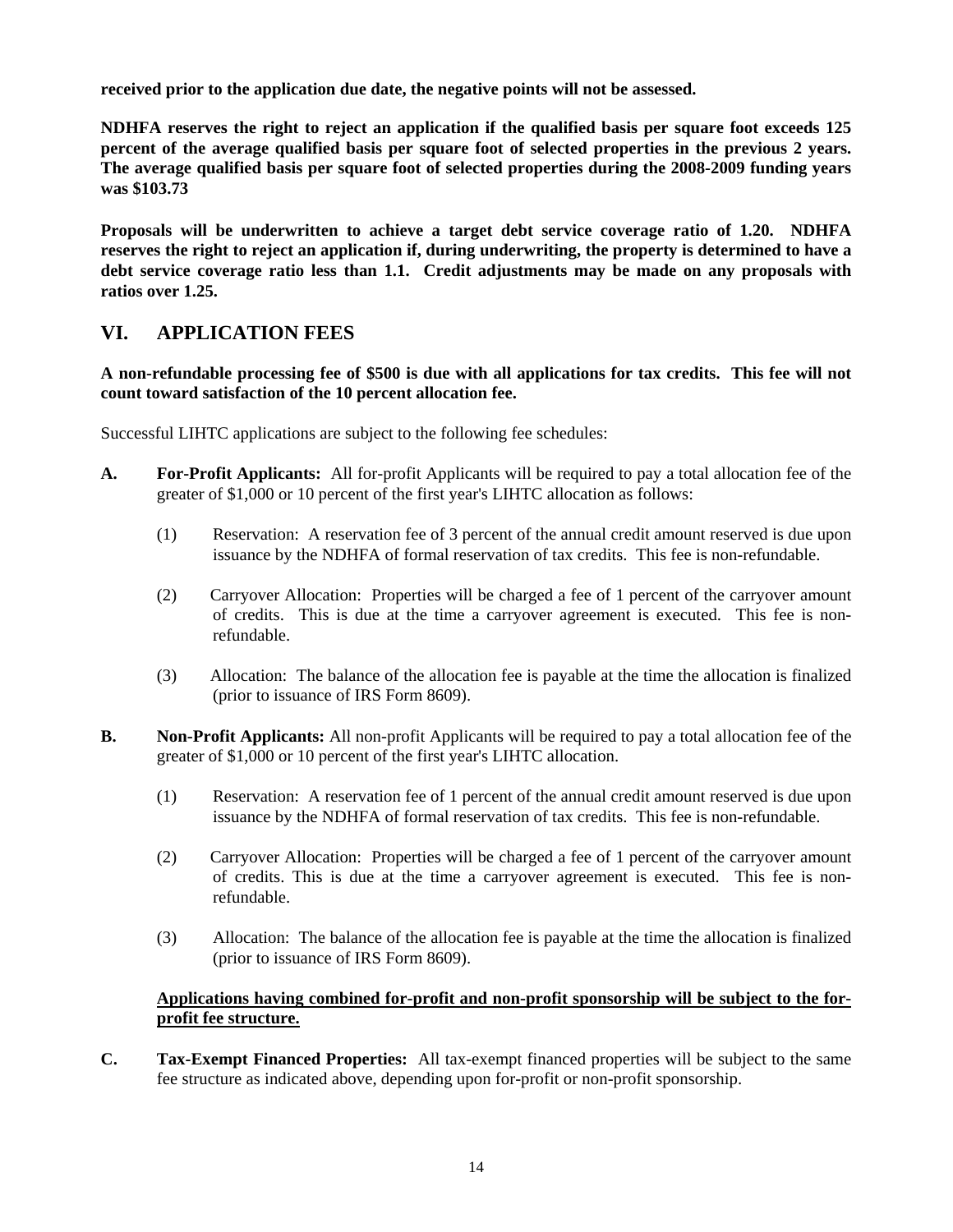# **VII. CREDIT RESERVATIONS**

Applications will first be reviewed for compliance with the Threshold Requirements (Section V). Thereafter, the following definitions shall apply:

- (1) Conditional Reservation A commitment to reserve tax credits conditioned upon Applicant providing program requirements within 60 days of notice.
- (2) Formal Reservation A commitment that tax credits have been reserved for the property. The commitment is conditioned on evidence of timely progress toward completion of the property acceptable to NDHFA and evidence of compliance with Federal Tax Code and state law.
- (3) Final Allocation of Tax Credits The awarding of the tax credits by NDHFA to the property and the issuance of IRS Form 8609 upon the property being placed-in-service.
- **A. Conditional Reservation:** Those proposals which meet the basic eligibility criteria will be evaluated for a Conditional Reservation and will be given points as outlined in Section IX (Property Ratings).

 The NDHFA will give priority during the evaluation process to properties which serve the lowest income tenants, are obligated to serve qualified tenants for the longest period and utilize the credits most efficiently.

 The selection process is based on the numerical value awarded to each property. The properties with the highest numerical value will be selected first. The time frame for selection of successful properties is expected to be about 30 days. A complete explanation of the selection process is given in Section IX.

 Once NDHFA has completed the evaluation and determined the amount of tax credit to be reserved, it will issue a Conditional Reservation on its prescribed form to the Applicant, which shall be good for a period of 60 days. For good cause shown, NDHFA may extend the Conditional Reservation beyond its expiration date.

- **B.** Formal Reservation: Prior to the expiration of the Conditional Reservation, the Applicant must submit to NDHFA acceptable evidence of the following:
	- (1) Capital Needs Assessment: An application package involving rehabilitation of less than \$30,000 per unit in hard construction costs must include a capital needs assessment by a competent, independent third party acceptable to the NDHFA, such as a licensed architect or engineer. The assessment will include a site visit and a physical inspection of the interior and exterior of units and structures, as well as an interview with available on-site property management and maintenance personnel to inquire about past repairs and improvements, pending repairs, and existing or chronic physical deficiencies. The assessment will consider the presence of environmental hazards such as asbestos, lead paint and mold on the site. The assessment will include an opinion as to the proposed budget for recommended improvements and should identify critical building systems or components that have reached or exceeded their expected useful lives. If the remaining useful life of any component is less than 50 percent of the expected useful life, immediate rehabilitation will be required. If the remaining useful life is less than the affordability period of 30 years, the application package must provide for a practical way to finance the future replacement. The assessment will also include a projection of recurring probable expenditures for significant systems and components impacting use and tenancy, which are not considered operation or maintenance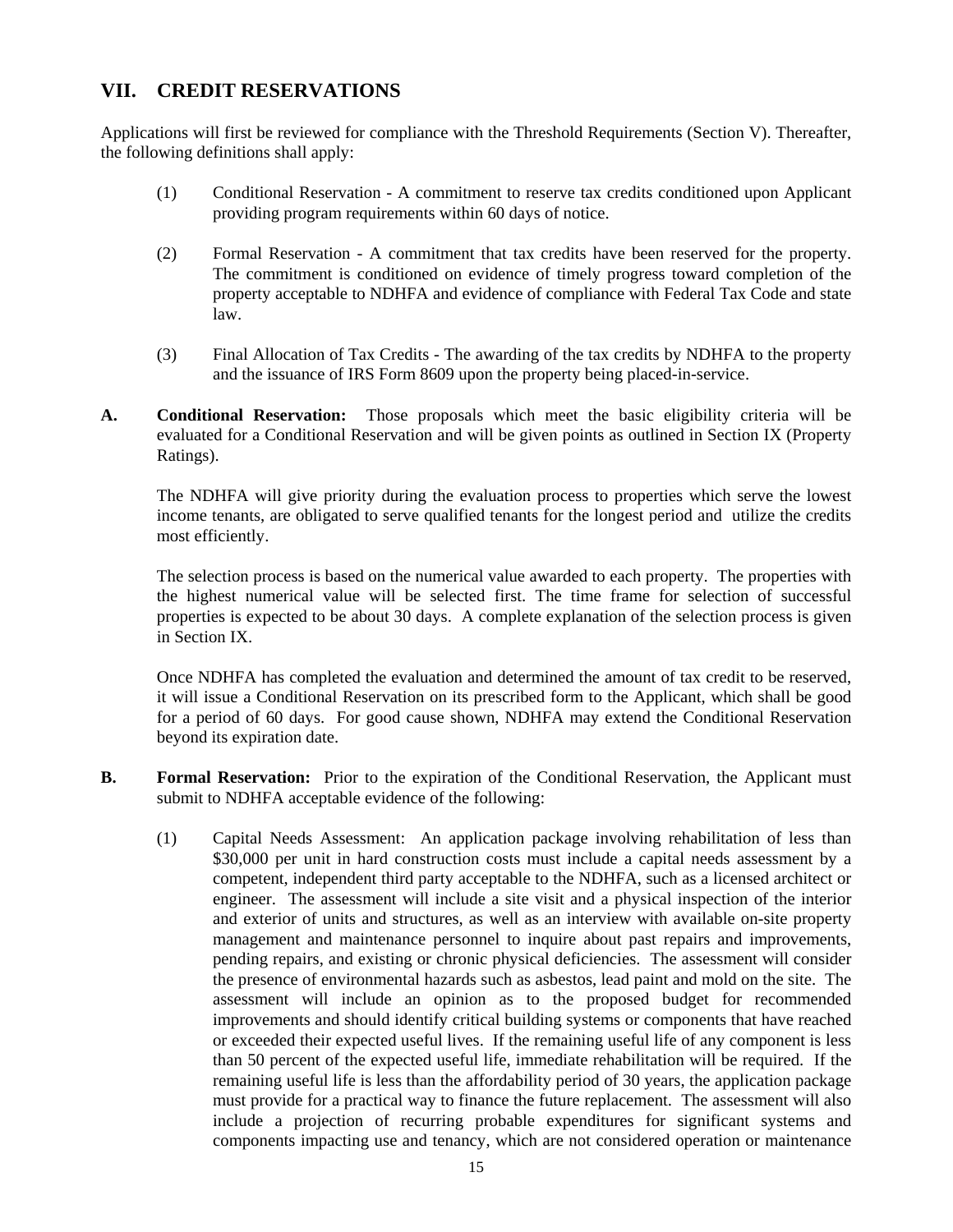expenses, to determine the appropriate replacement reserve deposits on a per unit per year basis. The assessment will examine and analyze the following:

- Site, including topography, drainage, pavement, curbing, sidewalks, parking, landscaping, amenities, water, sewer, storm drainage, and gas and electric utilities and lines;
- Structural systems, both substructure and superstructure, including exterior walls and balconies, exterior doors and windows, roofing system, and drainage;
- Interiors, including unit and common area finishes (carpeting, tile, plaster walls, paint condition, etc.), unit kitchen finishes, cabinets and appliances, unit bathroom finishes and fixtures, and common area lobbies and corridors; and
- Mechanical systems, including plumbing and domestic hot water; HVAC, electrical, lighting fixtures, fire protection, and elevators.

Applicants are advised to also consider the requirements of other funding sources, such as USDA Rural Development, when ordering a capital needs assessment.

(2) Firm commitment of construction and permanent financing: The Applicant must demonstrate that it has enforceable financing commitments. Generally, an enforceable financing commitment is a written approval of a loan, from a lender, with conditions that can only be satisfied and controlled by the Applicant. The letter must state the interest rate, term of the loan and all conditions.

 If the Applicant intends to finance all or part of the property costs out of its own resources, the Applicant must prove that such resources are available and committed solely for this purpose (i.e. written third party verification of fund availability).

- (3) Necessary local approvals, including zoning, site plan approval, etc. (i.e. a letter from a city official stating that appropriate zoning is in place).
- (4) Updated 15-year pro-forma financial projection, if there has been a change in income, expense, or debt service projections since the original application. If there has been no change, an affidavit to that effect from the Applicant is required.
- (5) Formation of ownership entity (i.e. partnership agreement, etc.).
- (6) Signed certification as to the full extent of all federal, state, and local subsidies that will apply to the property.
- (7) If applicable, a complete report on the status and history of the non-profit Applicant and a copy of the Board minutes approving the non-profit's involvement in the property.
- (8) A statement regarding developer's fee and what costs they represent.
- (9) An updated application.
- (10) An affidavit regarding the establishment and maintenance of replacement and operating reserve accounts, as well as a tax escrow account, if applicable.
- (11) The reservation fee.

Upon receipt of this information, NDHFA will conduct another evaluation of the property based on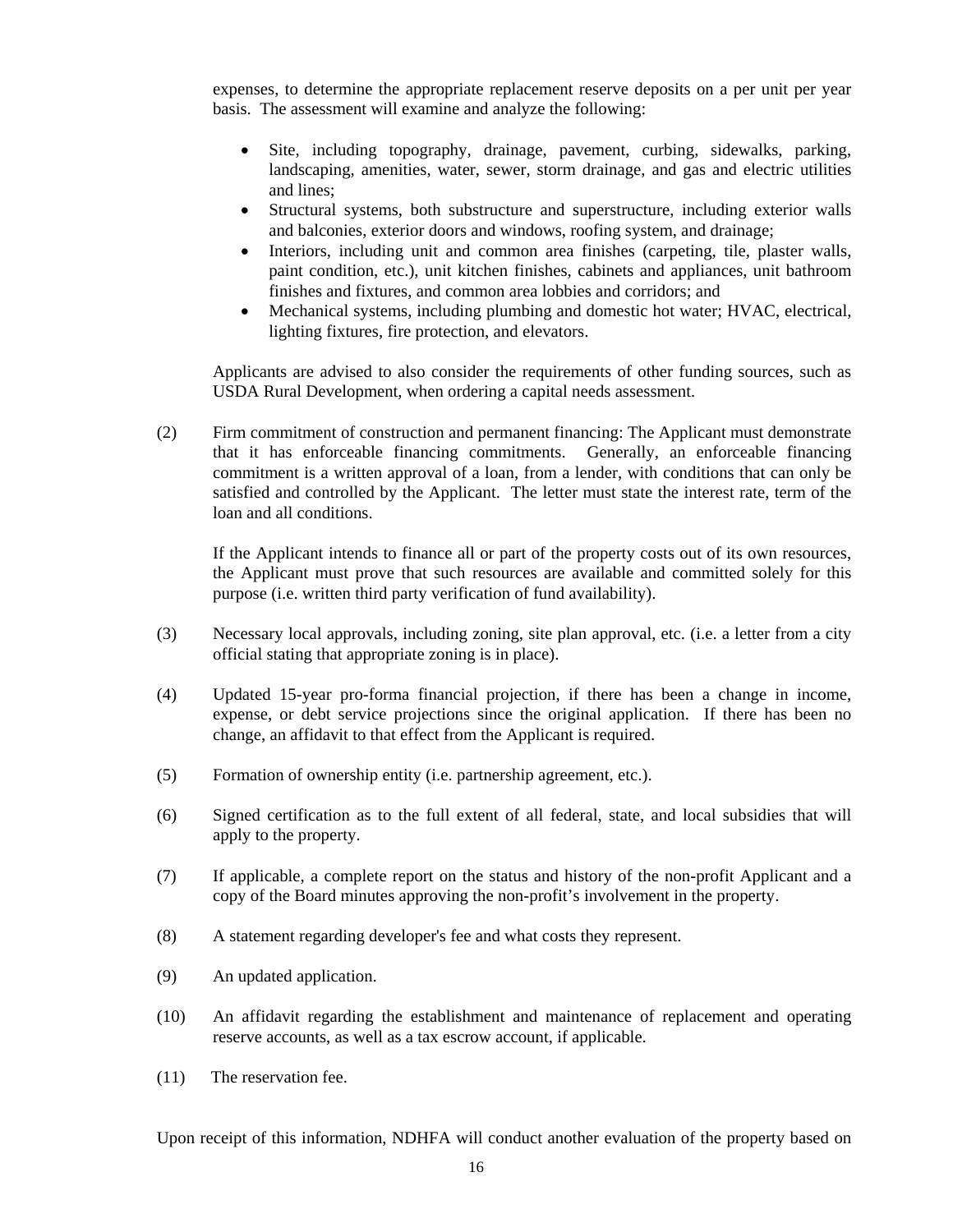updated information, and may issue a Formal Reservation of tax credits to the Applicant in the amount it deems necessary and reasonable. Applications containing material changes which would have affected the initial scoring may be deemed ineligible and require forfeiture of the conditional commitment of credits. The Applicant would have the ability to reapply for credits in future application cycles.

 The above information must be received in our office within the 60 day timeframe identified in the Conditional Reservation letter. Applicants who do not submit the items within the 60 day timeframe, and who have not requested and been granted an extension, will be assessed a late fee of \$200 per calendar day up to a maximum of \$2000. If the information is not received within 70 days, the Conditional Reservation will be cancelled and the credits made available to other applicants.

- **C. Property Progress Reports:** In order to assure that the available credits are fully utilized, each Applicant receiving a Formal Reservation will be required to submit quarterly progress reports. The report must describe the Applicant's actual progress in comparison to the property schedule (page 17 of the Application) submitted as part of the Formal Reservation package.
- **D.** Credit Return or Cancellation: If, at any time after issuance of a Formal Reservation of credits, an Applicant is unable to complete the property within the program's limitations, the Applicant shall voluntarily return the tax credits to the state. If the credits are returned prior to October  $1<sup>st</sup>$  of the year, thereby providing NDHFA sufficient time to reallocate the credits, the returned credit penalty fee will be \$1,000. If the credits are returned after October  $1<sup>st</sup>$  a penalty fee of \$2,500 will be charged. Further, if NDHFA is unable to reallocate the credits prior to year end, the Applicant will be ineligible to participate in application cycles for 2 full years following the return of the credits. Failure to pay the returned credit penalty fee will result in permanent ineligibility to participate in NDHFA programs until the fee is paid.
- **E. Final Allocation of Tax Credits:** The final evaluation of the property will be made at the time the building is placed-in-service, which is defined as the date on which the first certificate of occupancy is issued. Within 180 days after the last building is placed- in-service, the Applicant must submit a complete a final application package. Unless waived by the Agency for good cause, failure to deliver by this due date will result in a penalty of \$200 per day. For projects that place-in-service in the year of allocation, the deadline to submit a complete final allocation package is December 1, 2010, in order to allow sufficient time for 8609 issuance. The final allocation package must contain the following documentation:
	- (1) Updated application, including all exhibits;
	- (2) A schedule of property costs, prepared on the method of accounting used by the taxpayer for federal income tax purposes, and must detail the property's total costs as well as those costs that may qualify for inclusion in eligible basis. The schedule of costs must be accompanied by a Certified Public Accountant's audit report on the schedule and on the sources of funding. The CPA's audit must be conducted in accordance with generally accepted auditing standards and must be unqualified;
	- (3) Updated 15-year pro-forma financial projection on the property;
	- (4) Original or certified copy of the recorded Land Use Restrictive Agreement;
	- (5) A signed certification giving full disclosure of all federal, state, and local subsidies that apply to the property;
	- (6) A copy of the final ownership documents. Ownership interest of 15 percent or more must be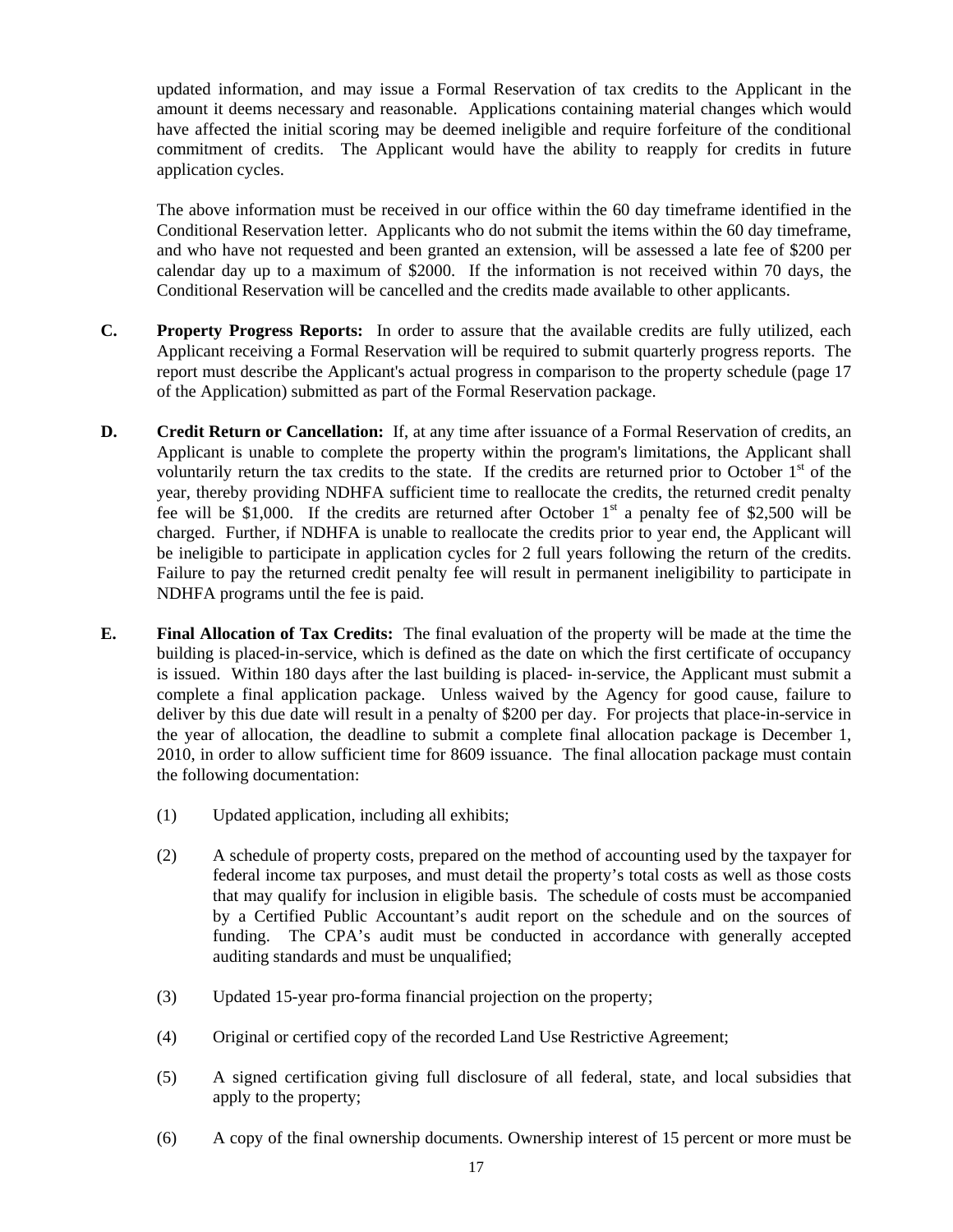disclosed;

- (7) Certification from Applicant or architect that the property is in compliance with ADA and Section 504, as applicable;
- (8) Verification of all sources of funds (loan amounts and terms, equity generation, etc.);
- (9) Evidence that tax escrow, operating reserve and replacement reserve accounts have been established;
- (10) IRS Form 8821 completed and signed by the developer, general partner, owner and/or other members of the development team, as requested by the Agency;
- (11) Copy of Certificate(s) of Occupancy, if issued or other evidence of project completion;
- (12) Evidence of title to land; i.e. copy of title insurance; attorney's title opinion; or BIA title status report and, if necessary, backup or supporting documentation;
- (13) Documentation of current utility allowance;
- (14) Breakdown of units and square footage;
- $(15)$  Documentation of industry recognized training for owner(s) and on-site manager(s);
- (16) Balance of allocation fee; and,
- (17) Any other information requested by NDHFA.

### **VIII. SET-ASIDES**

NDHFA has established the following set-aside requirements:

**A. Non-Profit Participation**: Ten percent of the state's housing credit ceiling will be set aside for properties involving non-profit organizations. To qualify for this set-aside category, the Applicant must be a qualified non-profit organization (IRS  $501(c)(3)$  or  $501(c)(4)$  status) which has as an exempt purpose, the fostering of low income housing; owns an interest in the property (directly or through a partnership); and materially participates on a regular, continuous, and substantial basis in the development and operation of the property throughout the compliance period. Ownership interest is defined as a minimum 50 percent general partner position in a limited partnership.

The initial application must include:

- (1) Explanation illustrating that the non-profit has been actively involved within the community as a non-profit organization;
- (2) Explanation outlining the rights and responsibilities of the non-profit organization including the right of the non-profit to purchase the property in the future; and,
- (3) Information to show that the non-profit organization is not affiliated with, or controlled by, a for-profit individual or organization.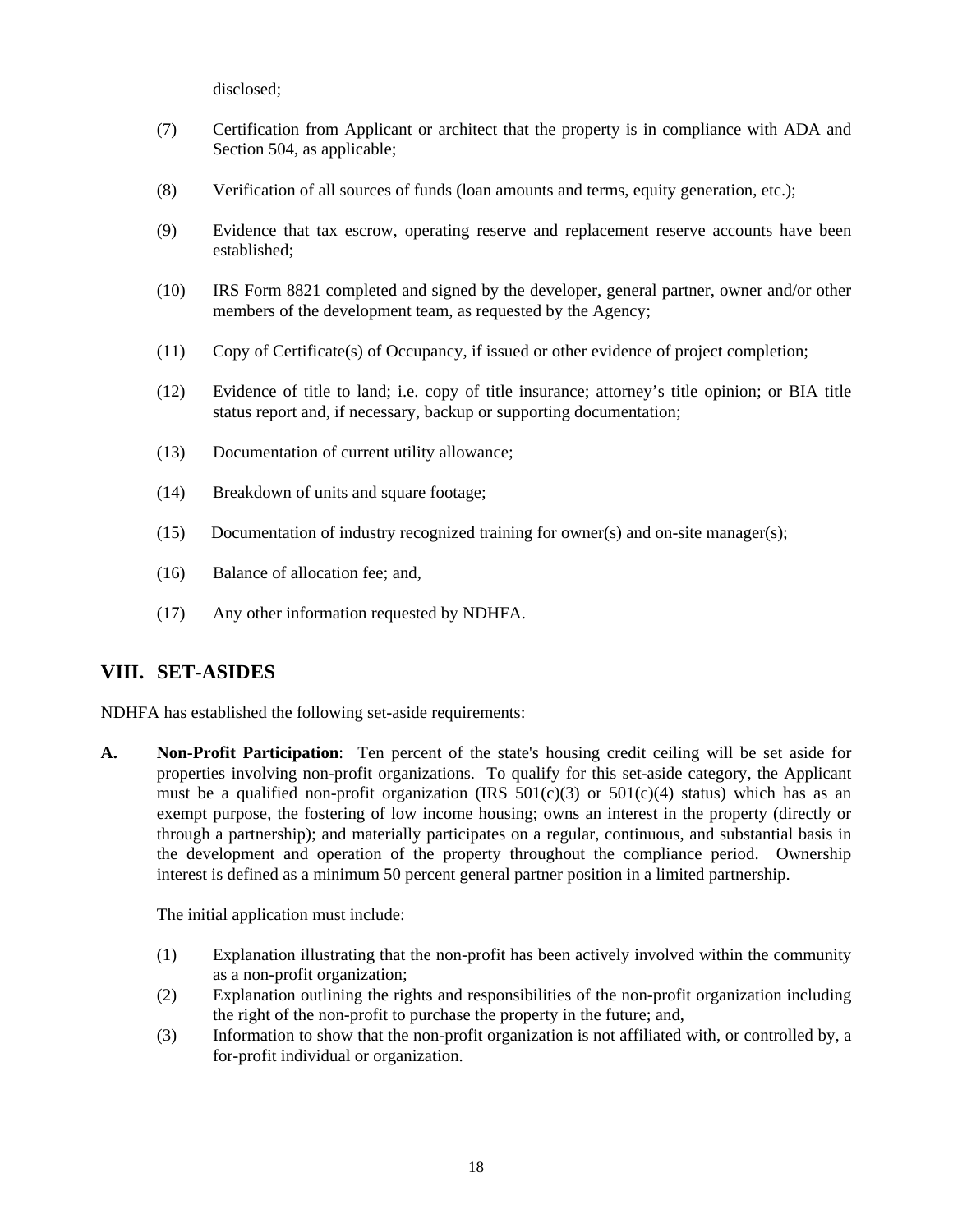The highest-ranking non-profit application will be considered to be a part of the non-profit set-aside providing the request for credits does not exceed 125 percent of the set-aside. If the application exceeds 125 percent, the Applicant must indicate whether the application should be split into a partial non-profit/for-profit application or whether the entire application should be considered from the for-profit pool of credits. Non-profit applications in excess of the set-aside must compete with eligible "for-profit" applications. (These properties are eligible for bonus points under Section IX, Paragraph O.)

- **B. Indian Reservation Set-Aside:** Ten percent of the state's housing credit ceiling will be set aside for properties located within North Dakota Indian Reservations or on Tribal land held in trust. If sufficient proposals on Reservations are not received by the close of the first funding round, the unused set-aside credits will be awarded to non-Reservation proposals in accordance with this Plan. Applications in excess of the Indian Reservation set-aside must compete with other applications in the general pool of credits. Credits reserved to an Applicant under this category will not result in negative points under Section IX Property Ratings, Paragraph Q - Developer Limitation.
- **C. Preservation Set-Aside**: Ten percent of the state's housing credit ceiling will be set aside for applications involving preservation of existing affordable housing properties. Both Acquisition with Rehabilitation and Rehabilitation-only applications will be eligible under this set-aside. If sufficient preservation proposals are not received by the close of the first funding round, the unused set-aside credits will be awarded to non-preservation proposals in accordance with this Plan. Applications in excess of the preservation set-aside must compete with other applications in the general pool of credits.
- **D. Energy Impact Set-Aside:** Ten percent of the state's housing credit ceiling will be set aside for applications from areas of the state experiencing housing shortages due to energy-related exploration and extraction. Eligibility for this set-aside will be determined at the sole discretion of the Agency based on Agency's knowledge of impacted housing markets and supported by adequate descriptive narrative from applicant outlining how the proposed project would address the housing shortage. If sufficient proposals are not received by the close of the first funding round, the unused set-aside credits will be awarded to non-energy impacted proposals in accordance with this Plan. Applications in excess of the energy impact set-aside must compete with other applications in the general pool of credits.

# **IX. PROPERTY RATINGS**

Each application meeting the threshold requirements in Section V of the Plan will be reviewed and assigned points according to the following selection criteria. Applications must receive a minimum of 65 points as determined by the NDHFA, in its sole discretion, to be eligible for further consideration. Based on ranking, properties will be selected for Conditional Reservation. In the case of a tie between two or more projects, when insufficient credits remain to fund each one, the project requiring fewer credits per unit will be selected first. Once a property is selected, NDHFA will determine the amount of credit to be reserved, which may not equal the amount requested in the application.

IRS Code Section 42 requires that the NDHFA determine that "the housing credit dollar amount allocated to the property shall not exceed the amount the housing credit agency determines is necessary for the financial feasibility of the property and its viability as a qualified low income housing property throughout the credit period."

### A. Serves Lowest Income Group Possible 0-20 points **0-20 points**

Points will be awarded to properties with a minimum percentage of units having gross rents based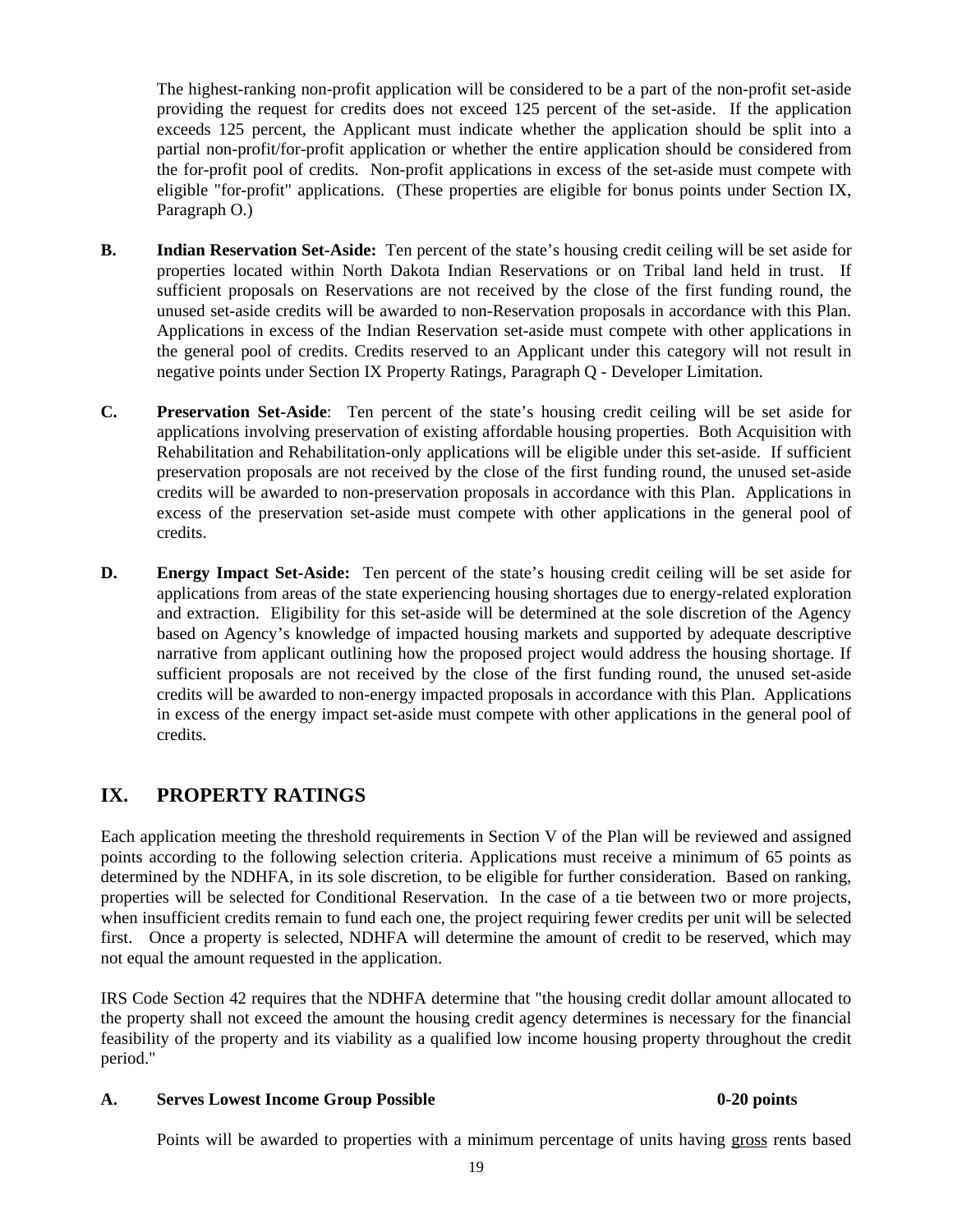upon 50 percent or less of area median income. The units set aside in this category must be occupied by households within the applicable income limits. Elections made in this category will be incorporated into the Land Use Restrictive Agreement and will be binding for the 15-year compliance period (unless extended).

Note: This category awards points for gross rents that do not exceed these lower percentages of area median income. For purposes of this category, gross rent is defined to include the tenant portion, utility allowance, and any project or tenant-based rental assistance (RHS rental assistance, HUD Section 8, etc.)

| 50%                        |                | 40%                        |               | 30% or less                |               |
|----------------------------|----------------|----------------------------|---------------|----------------------------|---------------|
| % of Total<br><b>Units</b> | <b>Points</b>  | % of Total<br><b>Units</b> | <b>Points</b> | % of Total<br><b>Units</b> | <b>Points</b> |
| $\leq$ 100%                | 6              | $\leq$ 100%                | 14            | $\leq$ 100%                | 20            |
| $<$ 26%                    |                | <16%                       | 10            | $<9\%$                     | 15            |
| $<$ 20%                    | $\overline{4}$ | $< 11\%$                   | 6             | $< 5\%$                    | 10            |
| <16%                       | 3              | $<6\%$                     | 2             | ${<}1\%$                   | 0             |
| $< 11\%$                   |                | ${<}1\%$                   | 0             |                            |               |

### **Percent of Median Income on Which Gross Rent is Based**

 All fractions of units are rounded up (i.e. 9 percent of 24 units is 2.16 or 3 units). The maximum number of points that may be earned in this category is 20 points. See page 5 for the possible boost in eligible basis for exceeding the 30 percent targeting levels listed above.

#### **B. Extended Duration of Low Income Use 3-9 points**

 Points will be awarded to properties that maintain units for low-income occupancy for a period of at least 5 years beyond the 15-year minimum compliance period. For each additional 5-year compliance period, an additional 3 points will be awarded. Properties will be bound by these terms through the use of a Land Use Restrictive Agreement (LURA). The maximum is 9 points.

### **C**. **Community Revitalization Project 5 points**

A property located in a qualified census tract or city revitalization area and the development of which contributes to a concerted community revitalization plan will receive 5 points.

#### **D. Special Needs 3-12 points**

 Properties in which units are set aside and rented to persons with special needs will receive up to 12 points. These special needs include:

- (1) Chronic or persistent mental illness,
- (2) Drug dependency,
- (3) Developmental disabilities,
- (4) Physical disabilities (accessible units),
- (5) Homeless, or
- (6) Frail Elderly.

### 20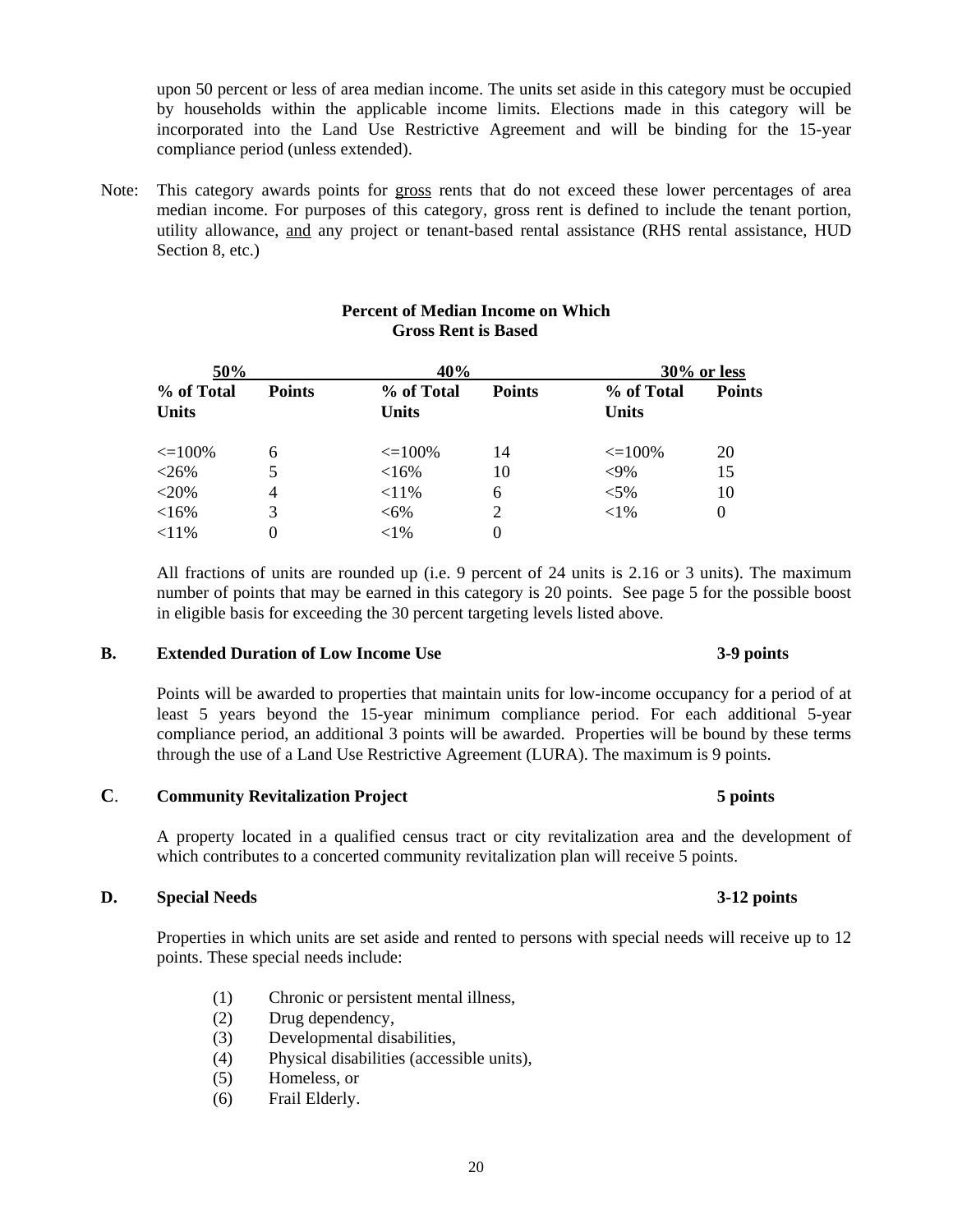To earn points in the Special Needs category serving residents with mental illness, drug dependency, developmental disabilities, who are homeless, or are frail elderly, a property must provide documentation that it meets the following requirements:

- (1) A need for the special type of housing based on market demand, the applicable *Consolidated Plan*, and the findings of the local social service agency;
- (2) Third-party verification of the services appropriate to the targeted population; and
- (3) A commitment from a service agency to provide on-going services consistent with the needs of the targeted population.

 To earn points in the Special Needs category serving residents with physical disabilities, a property must provide documentation that it meets the following requirements:

- (1) A need for the special type of housing based on market demand, the applicable *Consolidated Plan*, and the findings of the local social service agency;
- (2) Evidence that the unit/building configurations meet the specific needs of the targeted population; and
- (3) Certification from an architect or Applicant that the accessible units and common areas meet or exceed Federal Fair Housing Accessibility Guidelines.

 Compliance monitoring activities will include reviewing marketing efforts targeted at the specific special needs population.

 Applicants who receive points under this category will receive 1 additional point for each physically accessible unit that is a two-bedroom unit or larger, up to a maximum of 3 points. As an example, an applicant who designates more than 15 percent of the total units to serve a special needs category, 3 of which are two-bedroom or larger and meet the definition of physically accessible will receive a total of 12 points.

### **E. Design Standards 5-20 points**

- 1) Properties with an elevator will receive 10 points.
- 2) Properties with a building(s) design that does not exceed 2 stories and no more than 4 units per outside main entrance will receive 5 points.
- 3) Properties with a building design(s) that does not exceed 2 stories and includes a separate outside main entrance for each unit will receive 10 points. (Points given for this building design cannot be added to points given for design standard #2.)
- 4) Properties consisting of single family, detached homes will receive 15 points. (Points given for this building design cannot be added to points given for design standards #2 or #3.)
- 5) Properties that include a community room with kitchen facilities for the use of the tenants of the property at no charge will receive 10 points.

A maximum of 20 points may be earned in this category.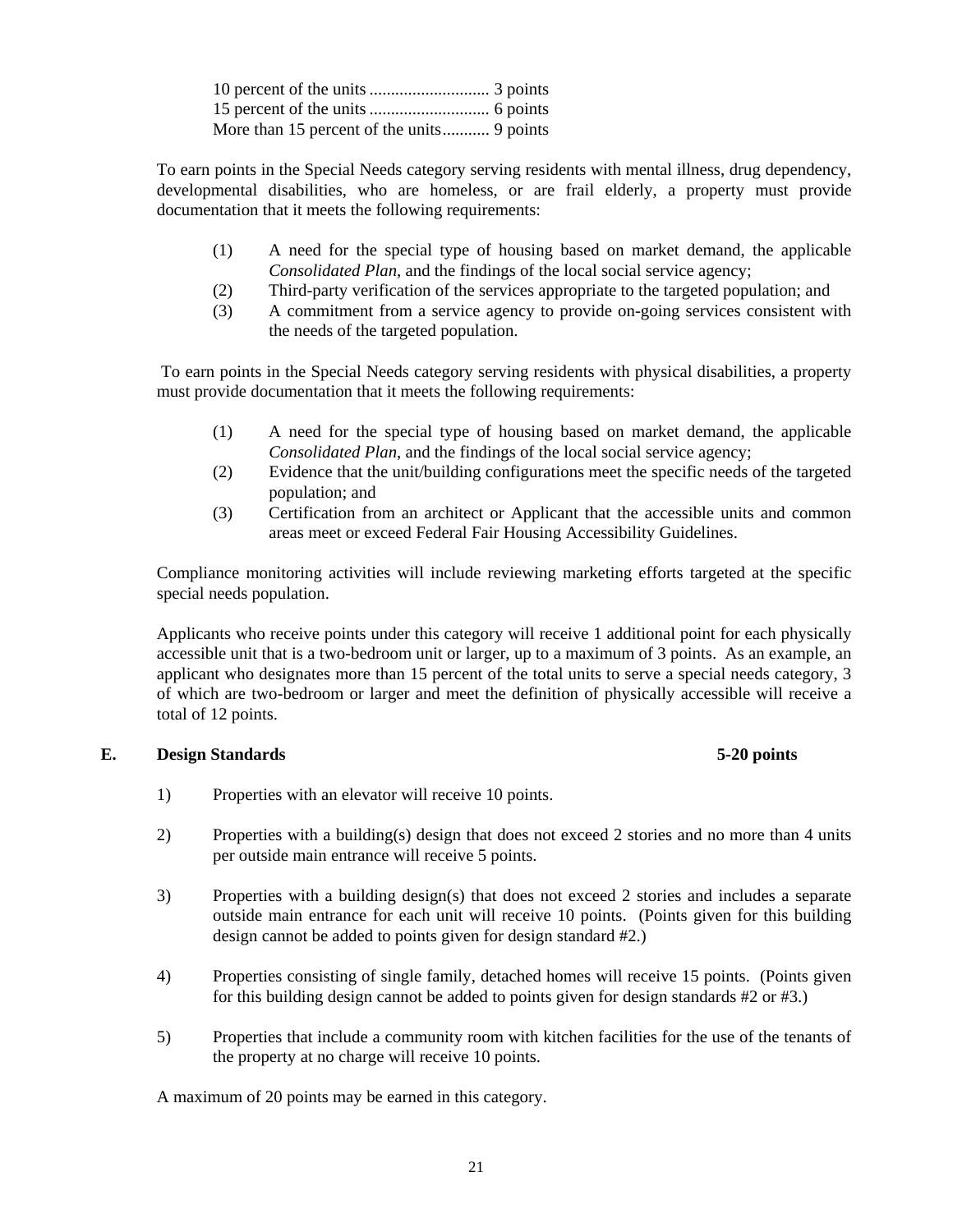### **F. Green Communities 1-6 points**

To be eligible to earn any points in this category, applicants must submit a written development plan outlining the integrated design approach taken for this development that demonstrates involvement of the entire development team. The plan should provide a statement of the overall green development goals, the expected outcomes from addressing those goals, and the rationale for choosing each of the green features. Any applicant meeting 5 of the Green Communities' criteria found in Exhibit E will receive 1 point. Any applicant meeting 10 of the listed criteria will receive 3 points. By meeting 15 of the criteria, the applicant will be eligible for a total of 5 points in this category. Applications involving rehabilitation must meet 8 of the criteria to be eligible for 3 points and must meet 12 of the criteria to be eligible for the maximum 5 points.

A project obtaining LEED, Green Communities or National Association of Homebuilders' National Green Building Standard Certification will receive the maximum of 6 points in this category. Evidence of certification is required prior to 8609 issuance.

#### **G. Property Rehabilitation 5-12 points**

Properties with rehabilitation expenditures of \$ 10,000 up to \$25,000 per unit will receive 5 points.

Properties with rehabilitation expenditures of \$25,000 or more per unit will receive 10 points.

 Properties that are historic in nature (i.e. on the National Register of Historic Places or approved for the State Historic Preservation Office's review list) will receive an additional 2 points.

#### **H. Rent Rebate for Homeownership 5 points**

 Applications that contain a commitment to set aside at least 5 percent of the tenant paid rent, for home ownership, will receive 5 points. The owner will enter into a binding contract with tenants of set-aside units at move-in agreeing to a rebate of the rent, payable to a lender, for a home selected by the tenant as a credit toward down payment, closing costs, etc. The accrual of rent to be rebated must be for the tenant's entire term of occupancy within a property (unit transfers should not void the rebate) and the vesting period can be no longer than 3 years of continuous occupancy within the property. It is intended that the rebate be paid only if the household moves directly into homeownership upon termination of the rental agreement.

#### **I. Tenant Ownership 2 points**

 Properties intended for eventual tenant ownership will receive 2 points. Applicants must include a) a feasible plan that sets forth a plan for transferring the property, in whole; b) the future purchase price; c) homebuyer counseling efforts; and d) any other information requested by the Agency. Information will be reviewed for conformance with Section 42(h)(6) and IRS Revenue Ruling 95-49. Applicants will not qualify for points under the extended low-income use category if the property is intended for eventual home ownership unless the applicant can demonstrate a plan for maintaining affordability for the extended use period.

### **J. Housing for Individuals with Children 2 points 2 points**

Properties in which 20 percent or more of the total units are three-bedroom or larger will receive 2 points.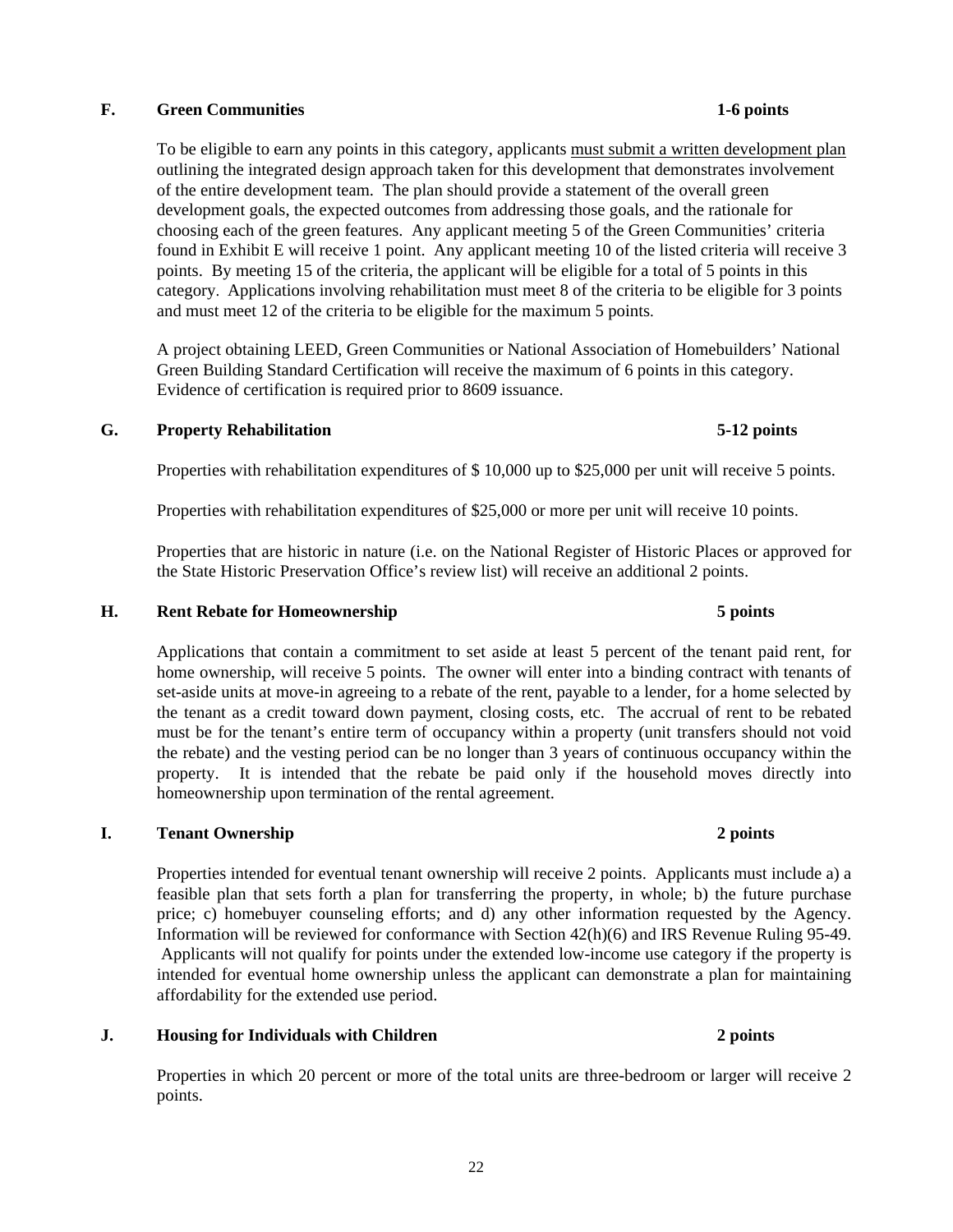#### K. Housing for People 55 and Over 10-15 points

Properties that are designed for and marketed to households consisting of individuals 55 years of age and over will receive 10 points. The marketing plan must be consistent with Fair Housing requirements for 55 and over housing. If the applicant can demonstrate that long-term supportive services will be provided to the residents, the application will receive 15 points.

#### **L. Internet Connection Provided to Tenants 1 point 1 point**

 Properties that agree to construct all LIHTC units and any community rooms with high speed internet wiring will receive 1 point.

### **M. Preserve Existing Properties 5-10 points**

 Federally assisted properties in danger of prepayment, such as Rural Development 515 financed or those with project-based rental assistance for 50 percent or more of the units, which are "at-risk" of being lost from the state's affordable housing inventory were not tax credits allocated, will receive 10 points.

 Existing LIHTC properties that are near the end of the initial 15-year compliance period and did not waive the ability to opt out will receive 10 points. LIHTC properties that waived their ability to opt out of the extended use period for points in the scoring process will receive 5 points.

### **N. Rural Properties 10 points**

 Developments located in rural North Dakota (cities with populations of 20,000 or less) will receive 10 points.

 All areas of the state are eligible for this rural designation except Bismarck/Mandan, Fargo/West Fargo, Grand Forks and Minot, and any location within 10 miles of the city limits of these cities.

#### **O.** Non-Profit Sponsorship **5** points **5** points

 Applicant is a tax exempt organization as defined by Section 42 of the Internal Revenue Code, is organized under the laws of North Dakota, and maintains its principal office in North Dakota or provides satisfactory evidence to NDHFA that it meets the definition of non-profit as described in Section VIII at the time of the application.

#### **P. Geographic Location**

 Points will be deducted based on the relationship (stated as a percentage) of the set-aside units selected within a location as compared to the total units selected, taking into consideration the population of the community where the tax credit property is proposed. The point table for geographic distribution is as follows:

| Percentage of Units | Points |
|---------------------|--------|
|                     |        |
| $40% +$             | $-10$  |
| $<$ 40.0%           | $-9$   |
| $<30.0\%$           | $-8$   |
| $<$ 20.0%           | $-7$   |
| $<15.0\%$           | -6     |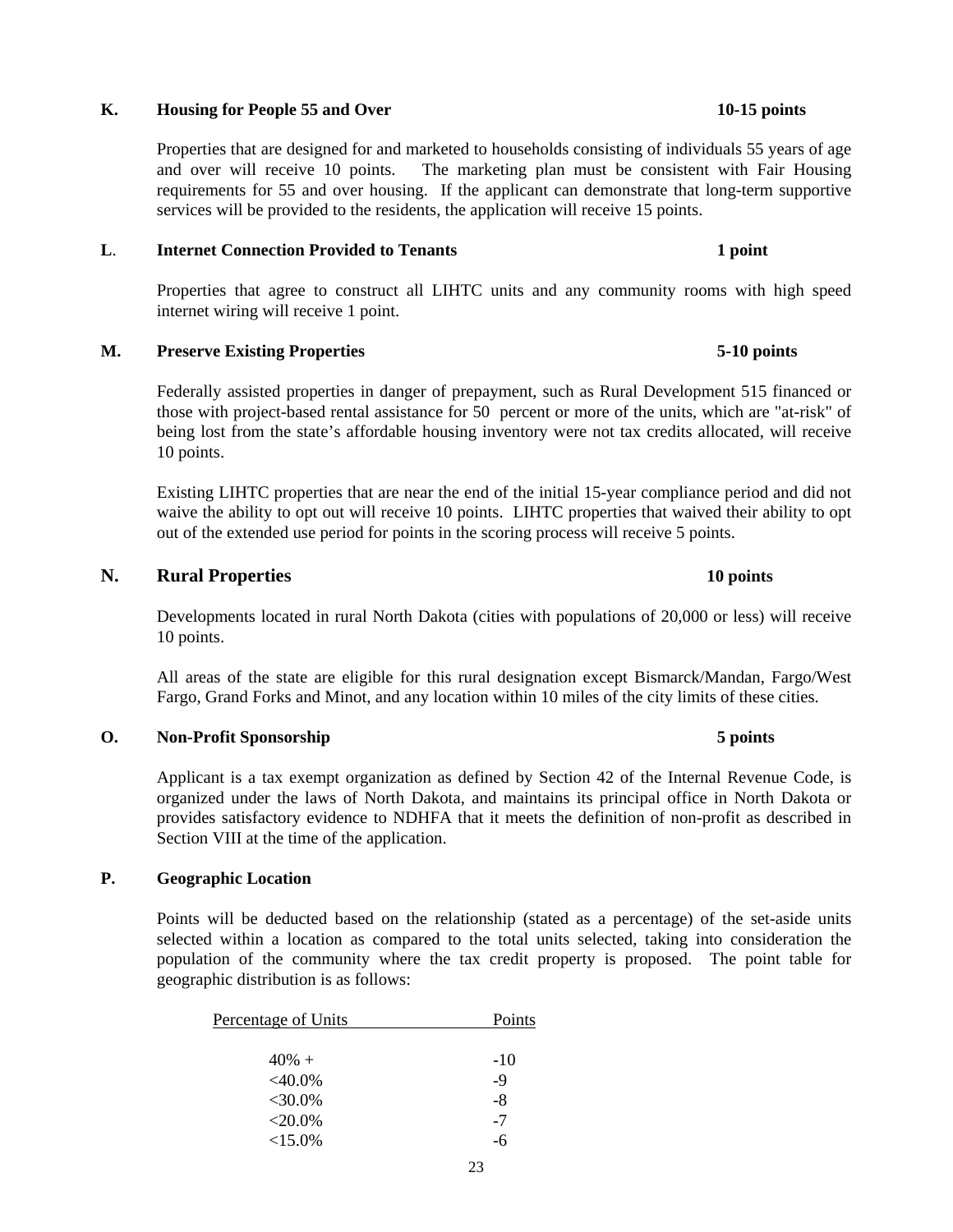| ${<}10.0\%$ | $-5$ |
|-------------|------|
| $< 5.0\%$   | -4   |
| $<4.0\%$    | $-3$ |
| $< 3.0\%$   | $-2$ |
| $<2.0\%$    | $-1$ |
| ${<}1.0\%$  | 0    |

 For purposes of the selection process, the communities of Bismarck and Mandan shall be considered one geographic location. Fargo and West Fargo will also be considered one geographic location.

#### **Q. Developer Limitation**

 Points will be deducted based on the amount of tax credits reserved to a given Developer/Applicant. As properties are selected, all remaining properties by the same Developer will be awarded (Identity of Interest inclusive) negative points based on the Developer's aggregate tax credit awards as a percentage of all tax credits reserved. This negative pointing system will function in the same manner as paragraph P above. The point table for Developer's properties is:

| $30\% +$<br>$-10$<br>$< 15 \%$<br>$<$ 30 %<br>$< 12 \%$<br>- 9<br>$< 9\%$<br>< 27 %<br>- 8<br>$<$ 24 %<br>$< 6\%$<br>- 7<br>$<$ 3 %<br>$<$ 21 %<br>- 6 | Percentage of Tax Credits | Points | Percentage of Tax Credits | Points |
|--------------------------------------------------------------------------------------------------------------------------------------------------------|---------------------------|--------|---------------------------|--------|
|                                                                                                                                                        |                           |        |                           | - 4    |
|                                                                                                                                                        |                           |        |                           | $-3$   |
|                                                                                                                                                        |                           |        |                           | $-2$   |
|                                                                                                                                                        |                           |        |                           | - 1    |
|                                                                                                                                                        |                           |        |                           |        |
|                                                                                                                                                        | $< 18 \%$                 | - 5    |                           |        |

 The negative points will be recalculated after each property selection. If during the selection process, a Developer/Applicant reaches the 25 percent limitation, then all unselected properties for that Developer will be removed from further consideration. (See paragraph K. Restriction on page 8 for possible exception.) However, if there are tax credits remaining after all other eligible properties have been selected, then those Developer/Applicants who have reached the 25 percent limitation and have applications remaining, will be considered for the continuation of the application cycle.

# **X. CARRYOVER ALLOCATIONS**

Section 42 provides that the allocating agency may give a carryover allocation of credit to properties which have received a reservation of credits and which are not able to place the property in service in 2010. A carryover allocation may be awarded if more than 10 percent of the property's reasonably anticipated basis is incurred by the taxpayer within twelve months from the date of the reservation. The carryover allocation would then give the Applicant until December 31, 2012, to place the property in service. Applicants should review Section 42 (including IRS regulations, notices and private letter rulings) to ensure all requirements for a carryover allocation are met. All developments funded during the year must submit requests for a carryover allocation of credits to the NDHFA by December 1, 2010. The request must include both an "Owner Certification of Costs" and a certification of those costs from an independent CPA. The certification may be based on projected expenditures. If a carryover is issued based on projected expenditures, a followup certification from both the owner and CPA will be required at the end of the twelve-month period. Developers who received reservations of credits should contact the NDHFA for specific forms and instructions.

**A. Carryover Late Fee: Developers that do not submit a carryover allocation request by the established due date of December 1, 2010 will be assessed a late fee of \$500 plus a supplementary fee of \$200 per day for each day from the original due date through the date on**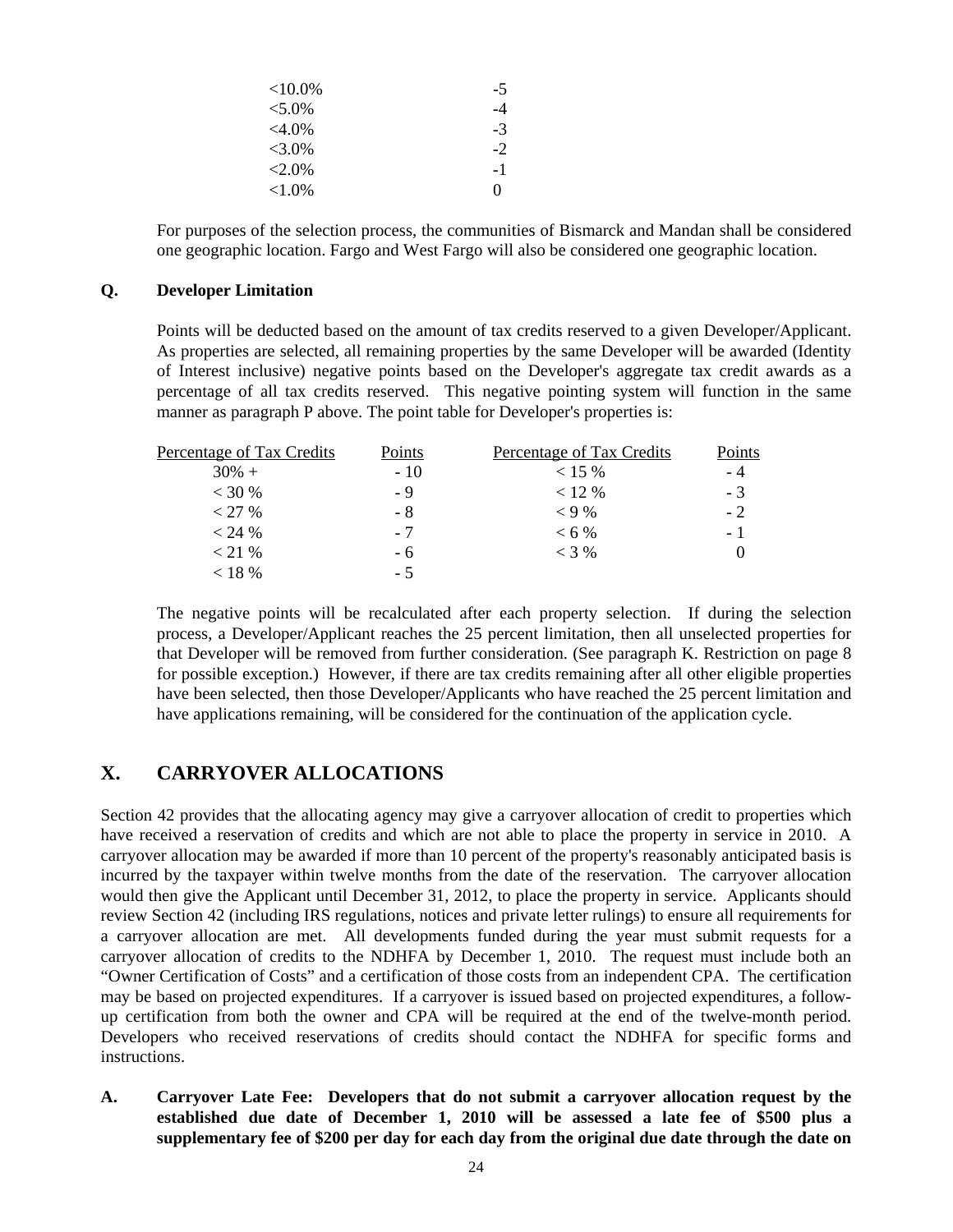**which the NDHFA receives the carryover documents. This fee will not be allowed as an eligible cost in carryover basis or final basis and will not be included when calculating the total application fee of 10 percent.** 

# **XI. RESPONSIBILITY OF APPLICANT**

The Applicant has the responsibility to abide by the representations made in the tax credit application and in the Land Use Restrictive Agreement. Failure to abide by these representations may result in sanctions against the Applicant, including but not limited to, the inability to apply for tax credits in the future and participate in other programs administered by NDHFA.

# **XII. CLARIFICATION OF AGENCY ROLE**

Eligible applications will be evaluated to determine the credit reservation. NDHFA will conduct 3 evaluations prior to awarding the credit:

- (1) At the time of initial Application/Conditional Reservation.
- (2) At the time of Formal Notification to allocate credits.
- (3) At the time the building is placed-in-service.

Prior to each evaluation, the eligible Applicant will be asked to submit the most recent financial information on the property. Any federal, state, or local subsidies anticipated must be certified. Inaccurate or misrepresentation of information will result in non-issuance of IRS Form 8609, debarment from the LIHTC Program, audit of Applicant's financial records at the Applicant's expense, and possible referral for criminal prosecution.

NDHFA reserves the right to exchange information with other state allocating agencies and with other parties as deemed appropriate. By submitting an application for tax credits, the Applicant is acknowledging and agreeing to this exchange of information.

NDHFA is charged with allocating enough tax credits to a property to make that property economically feasible. This decision shall be made solely at the discretion of NDHFA but in no way represents or warrants to any Applicant, investor, lender, or others that the property is feasible, viable or of investment quality.

In spite of the development standards and selection criteria outlined in this allocation plan, each and every proposal is analyzed on a comparative basis in a variety of categories to ensure the highest value for the tax credits awarded.

NDHFA review of documents submitted in connection with the allocation is for its own purpose. The NDHFA makes no representations to the Applicant or anyone else regarding adherence to the Internal Revenue Code, Treasury regulations, or any other laws or regulations governing tax credits.

No member, officer, agent or employee of NDHFA shall be personally liable concerning any matters arising out of, or in relation to, the allocation of the tax credits.

# **XIII. MODIFICATION TO THE QUALIFIED ALLOCATION PLAN**

To the extent necessary to facilitate the award of low income housing tax credits that would not otherwise be awarded, this Plan may be modified by NDHFA from time to time. The Executive Director may make minor modifications deemed necessary to facilitate the administration of the tax credit program or to address